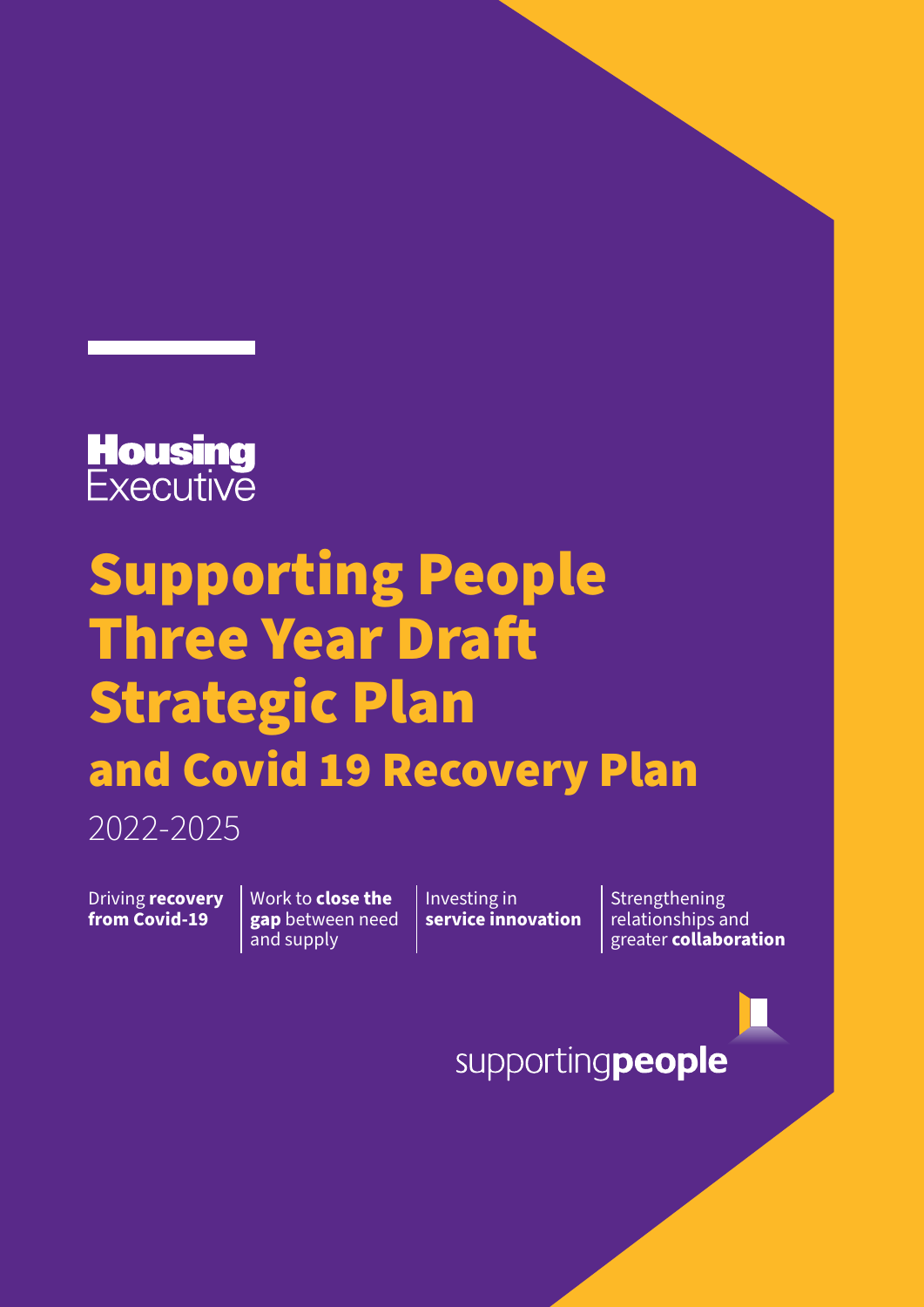## **Contents**

| 03 | <b>Preface by the Housing Executive Chair</b>  |
|----|------------------------------------------------|
| 04 | <b>Welcome by Chief Executive Grainia Long</b> |
| 05 | <b>Executive Summary</b>                       |
| 06 | <b>Introduction - About Supporting People</b>  |
| 08 | What the Service Users told us                 |
| 10 | <b>Methodology</b>                             |
| 11 | <b>Mission 2022-2025</b>                       |
| 12 | <b>Strategic Alignment</b>                     |
| 14 | <b>Value for Money, and Value of Outcomes</b>  |
| 16 | <b>Objective 1</b>                             |
| 18 | <b>Objective 2</b>                             |
| 21 | <b>Objective 3</b>                             |
| 23 | <b>Objective 4</b>                             |
| 25 | How we will deliver this strategy              |
| 25 | <b>Screening</b>                               |
| 25 | <b>Collaboration and Engagement</b>            |
|    | <b>Bibliography/Sources of Information</b>     |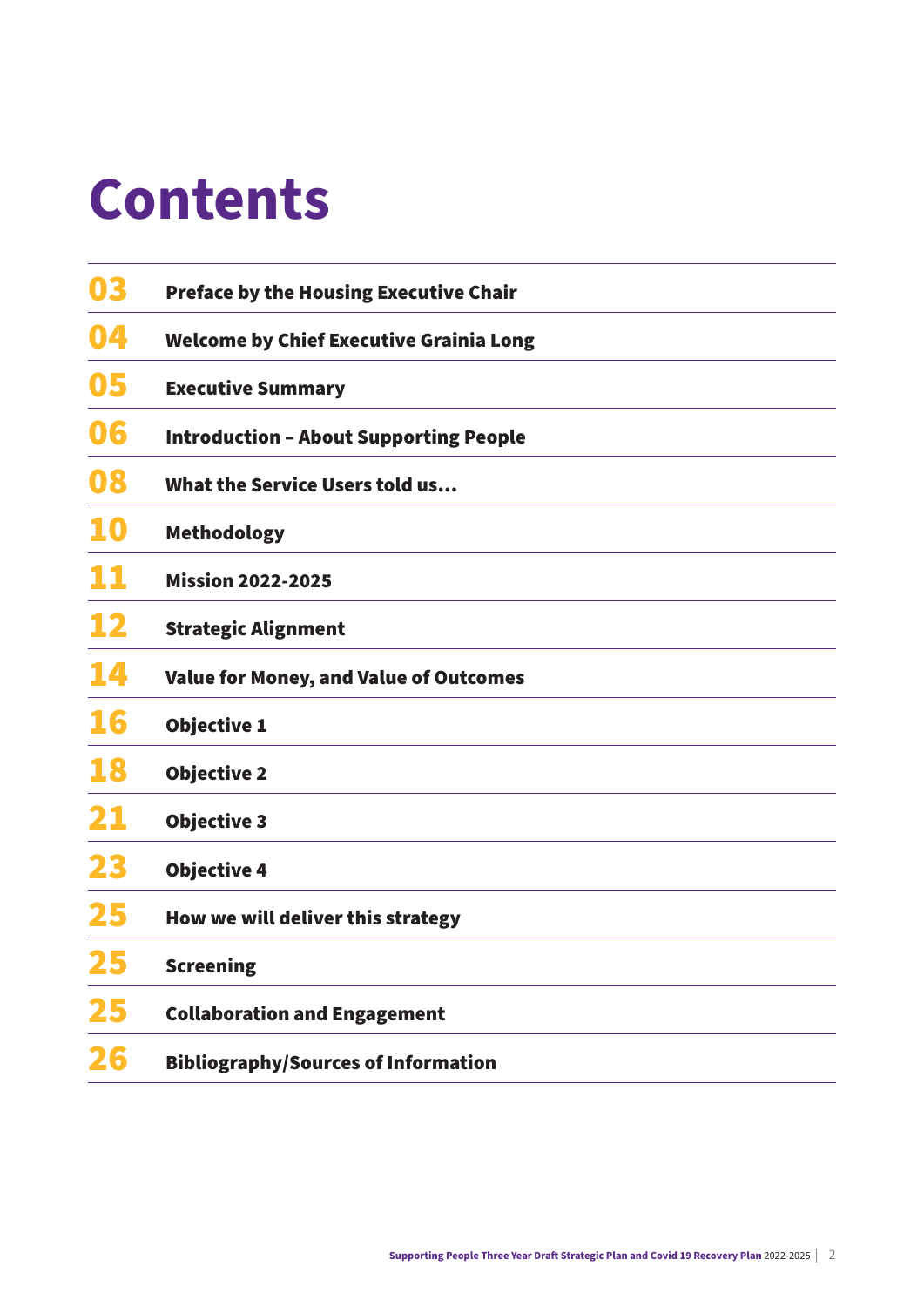## <span id="page-2-0"></span>**Preface by the Housing Executive Chair**

**The Supporting People Programme is an essential set of services aimed at helping the most vulnerable people in Northern Ireland. The range of services provided is wide and embraces many complex forms of support which are difficult to deliver.**

The primary aim of the Supporting People Programme remains as before, and this strategy seeks to implement it through facilitating and delivering high quality housing support and independent living to those most in need, while making best use of the available funding. This vision, and the growing importance of the services that it envisages, are all the more relevant given the new challenges that have emerged during the COVID-19 crisis, including the differential impact of the virus on vulnerable people and groups.

We see the vision for the next few years as a fundamental contribution to meeting the needs of vulnerable people and ensuring that they are able to access services that allow them to maintain their independence and dignity. The programme is, in many senses, a practical expression of how a basic human right can be delivered to all those who are in need. In an increasingly complex and diverse society, equality of access is ever more important, and this strategy seeks to secure this.

It is because the Supporting People Programme is so important that I urge you to participate in this consultation exercise. Our intention is to develop and deliver services that meet the needs of users, and we need your experiences and insights to help us adapt the programme so that it reflects the conditions of the present and future, rather than those of the past including the differential impact of the virus.

We look forward to receiving your views which will help us ensure that the new Supporting People Strategy is the best it can be.

Thank you in advance for your views.

Professor Peter Roberts Chair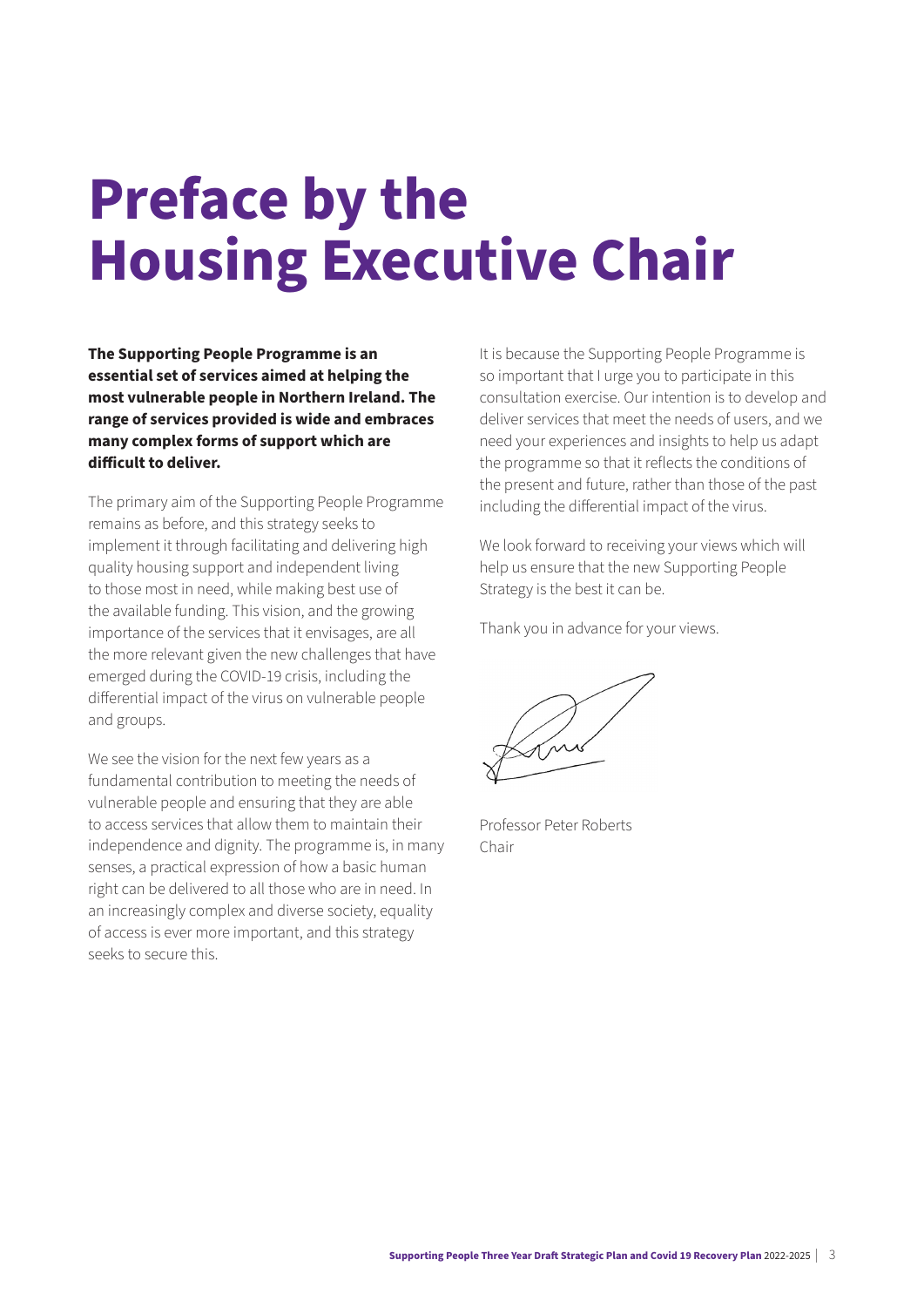## <span id="page-3-0"></span>**Welcome by Chief Executive Grainia Long**

**Covid-19 has had a profound effect on individuals and households in need of housing support. The impact of the pandemic will likely continue throughout the life of this strategy and for this reason, we have re-framed some of the strategy's original objectives so that it strongly reflects how life has changed for our customers- for those most in need of support- and for the professional staff who work closely with them. As we reemerge from the pandemic and re-set how we live and work, the Supporting People Programme will focus on recovery and re-build beyond Covid-19.**

Assessing need is at the heart of good strategic planning and service delivery and we have taken a strategic, intelligence led approach to identify current and future patterns of need. The Strategic Needs Assessment has strongly informed the priorities set out in the strategy. It evidenced future projections and highlighted, unsurprisingly, that housing support need will continue to be higher than supply for this reason, working towards closing the gap has emerged as a strategic priority.

I am aware that the funding pot remains static this year, despite evidence of the increasing gap between demand and supply of services. While I accept the importance of working within this funding envelope, I do not accept that funding levels are adequate, and therefore identifying opportunities for funding opportunities, and partnering with other funding streams where we can, is a priority. You will see in this strategy there are actions we can deliver on within the £72.8million envelope and there are things that will need additional funding. In the absence of anything extra it is imperative that we target our funding in the most efficient and effective way to ensure that those most in need will receive the support required. The Supporting People programme will require greater collaboration with partner agencies and provider organisations as a key to ensuring that we expand our reach and build on delivering to those most in need.

The Supporting People Programme is central and core to strategies and policy direction within Northern Ireland. There are a wide ranging number of strategies which influence and inform into the Supporting People Strategy and we have considered these and specifically their objectives, aims and priorities to ensure alignment to our strategy. Through the Supporting People Strategy the Housing Executive will collaborate closely with our wide range of partners to contribute to the wider goals of prevention, inclusiveness and anti-poverty.

I am pleased to introduce the Supporting People three year Strategy for 2022-2025. The core deliverables in the strategy focus around helping more people, investment in innovation and Covid recovery and rebuild. There has been extensive engagement with stakeholders including service users from the voluntary, community and statutory sectors in the production of this document. I greatly value our relationship with providers and with statutory partners and re-confirm my commitment to working in collaboration over the next three years. I would also like to thank the Department for Communities for its partnership and commitment to the programme, and for the agility shown to identify additional funding for SP during the pandemic, which was instrumental in enabling services to continue.

Thank you to the Supporting People team who have developed the strategy and I look forward to working closely with them and with providers to ensure its successful delivery, in the interests of the people we serve.

Granica Loug

Grainia Long Chief Executive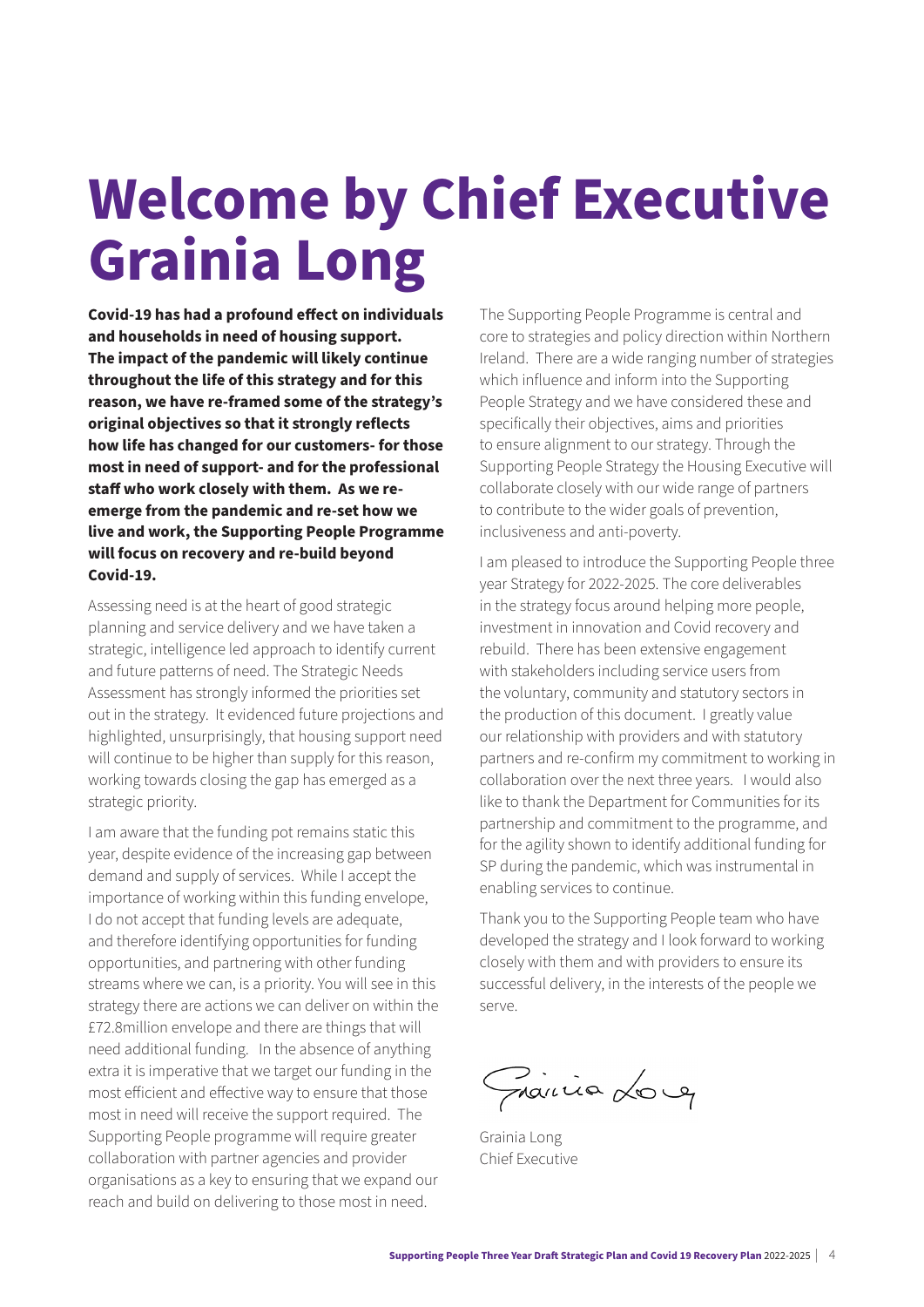# <span id="page-4-0"></span>**Executive Summary**

### Mission 2022-2025

To provide housing support services to people across Northern Ireland, based on demonstrable need. Aiding recovery from the Covid-19 pandemic, working to close the gap between need and supply, and contributing to the achievement of positive housing outcomes for all.

## Strategic Priorities

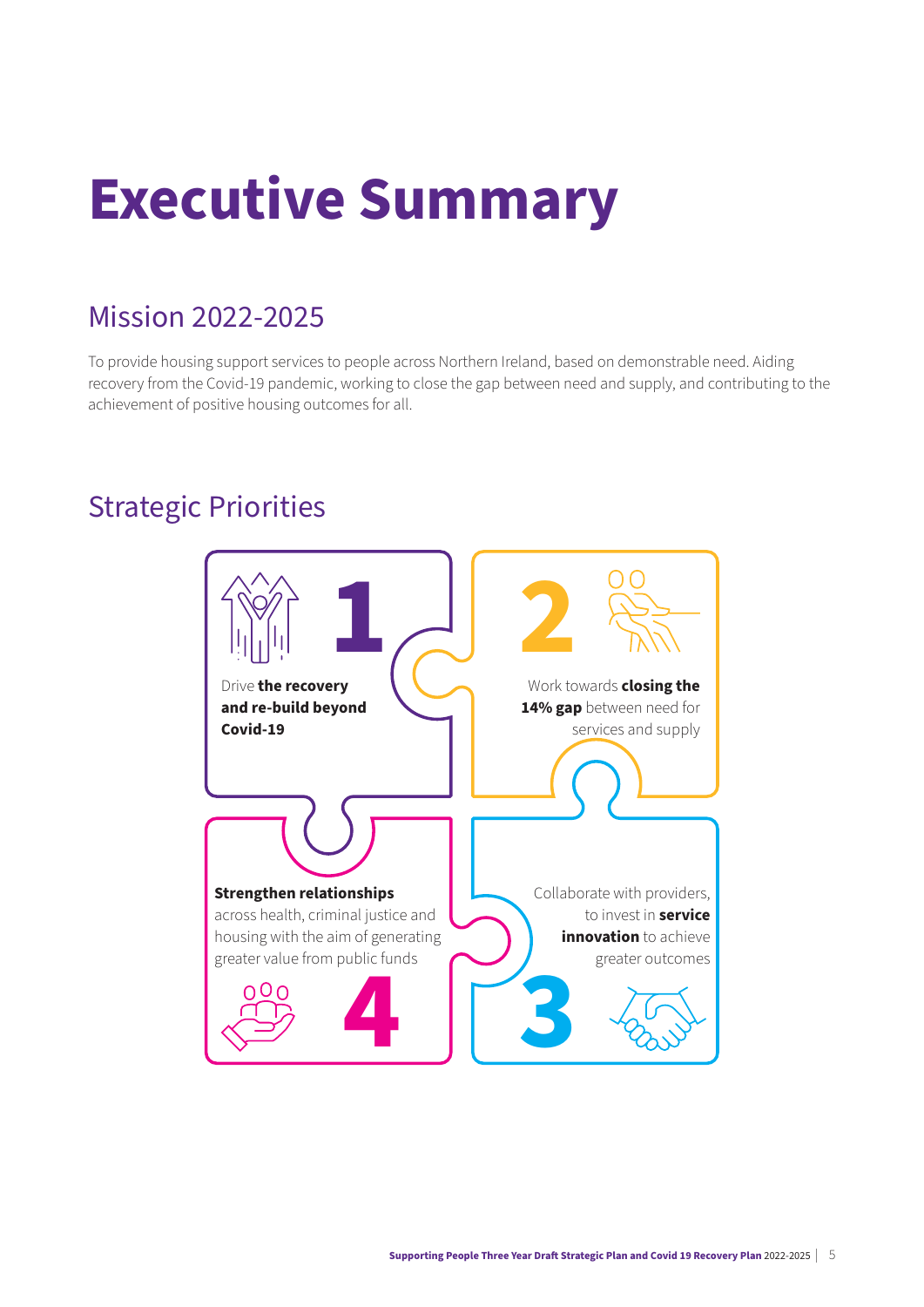## <span id="page-5-0"></span>**Introduction – About Supporting People**

Launched across the UK in 2003, the purpose of the Supporting People Programme is to provide housing support services to vulnerable people, to enable them to live as independently as possible in the community. Supporting people in Northern Ireland has three broad objectives.

- Achieve a better quality of life for vulnerable people to live more independently and maintain their tenancies.
- Provide housing support services to prevent problems that can often lead to hospitalisation, institutional care, or homelessness.
- Help to smooth the transition to independent living for those leaving an institutionalised environment.

The Supporting People Programme in Northern Ireland is focused on four thematic areas; working with people who are experiencing homelessness, young people, older people and people with a disability including mental health and learning disabilities. Over 19,000 people are supported to live independently each year.

The Supporting People programme not only provides assistance for vulnerable people to live independently in their own home, it also reduces other costs to the public purse. A report commissioned by NICVA in 20151 estimated that every £1 spent on the Supporting People services saves the public purse £1.90; the Housing Executive commissioned research in 2020 on the Social Return on Investment (SROI) and the findings indicated that every £1 spent on Supporting people between 2018 and 2021 generated a social value of £1: £5.71. Therefore, the preventative value of the Supporting People programme to relieving financial pressure on the wider public sector cannot be underestimated.

*<sup>1</sup> Centre for Economic Empowerment (2015) The Financial Benefits of the Supporting People Programme in Northern Ireland, Northern Ireland: nicva.*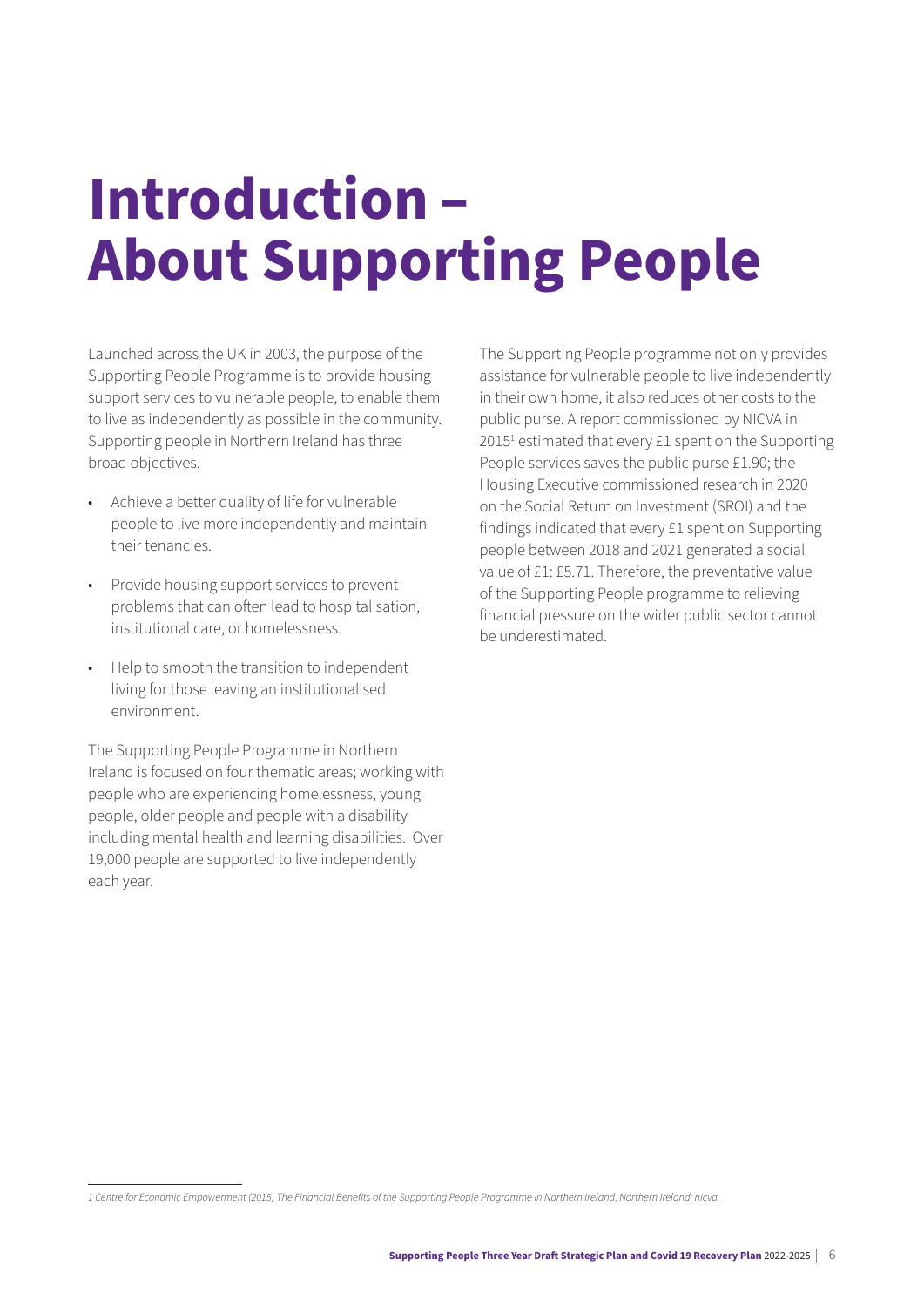## **Housing**<br>Executive

## supportingpeople

**£72.8 M Budget - Over 19,000 units of support - delivered through approx. 850 Services** 

## Support **C** Help **C** Assistance **C** Advise **Housing Support Services**

### **Short Term**

**Accommodation** and support for people in Housing Need (hostels, refuges and foyers)

### **Long Term**

**Accommodation** and support to sustain a home (Supported Accommodation & Sheltered Housing)

### **Floating Support**

to maintain or regain independent living (temporary)

### **Peripatetic/dispersed**

**support** to maintain independent living (longterm)

### Eligible tasks include:

- ✔ Domestic, Life and Social Skills
- $\checkmark$  Social Contact & Activities
- ✔ Accessing Other Services
- $\checkmark$  Finding Accommodation
- $\checkmark$  Setting up home & tenancy
- $\checkmark$  Maintaining Safety & Security
- $\checkmark$  Managing Finances & Benefits

### Helping

- $\checkmark$  Frail Elderly
- $\checkmark$  People with Drug Problems
- $\angle$  Homeless Families
- $\checkmark$  People with Learning Disabilities
- $\checkmark$  People with convictions or People at risk of Offending
- $\checkmark$  People with Mental Health Problems
- $\checkmark$  People with a diagnosis of Dementia
- $\sqrt{ }$  People experiencing homelessness, and Homeless people with support needs
- $\checkmark$  Older people with support needs
- $\checkmark$  Travellers
- $\checkmark$  People with a Physical or Sensory Disability
- $\checkmark$  Women at Risk of Domestic Abuse
- $\checkmark$  People with Alcohol Problems
- V Young People
- ✔ Refugees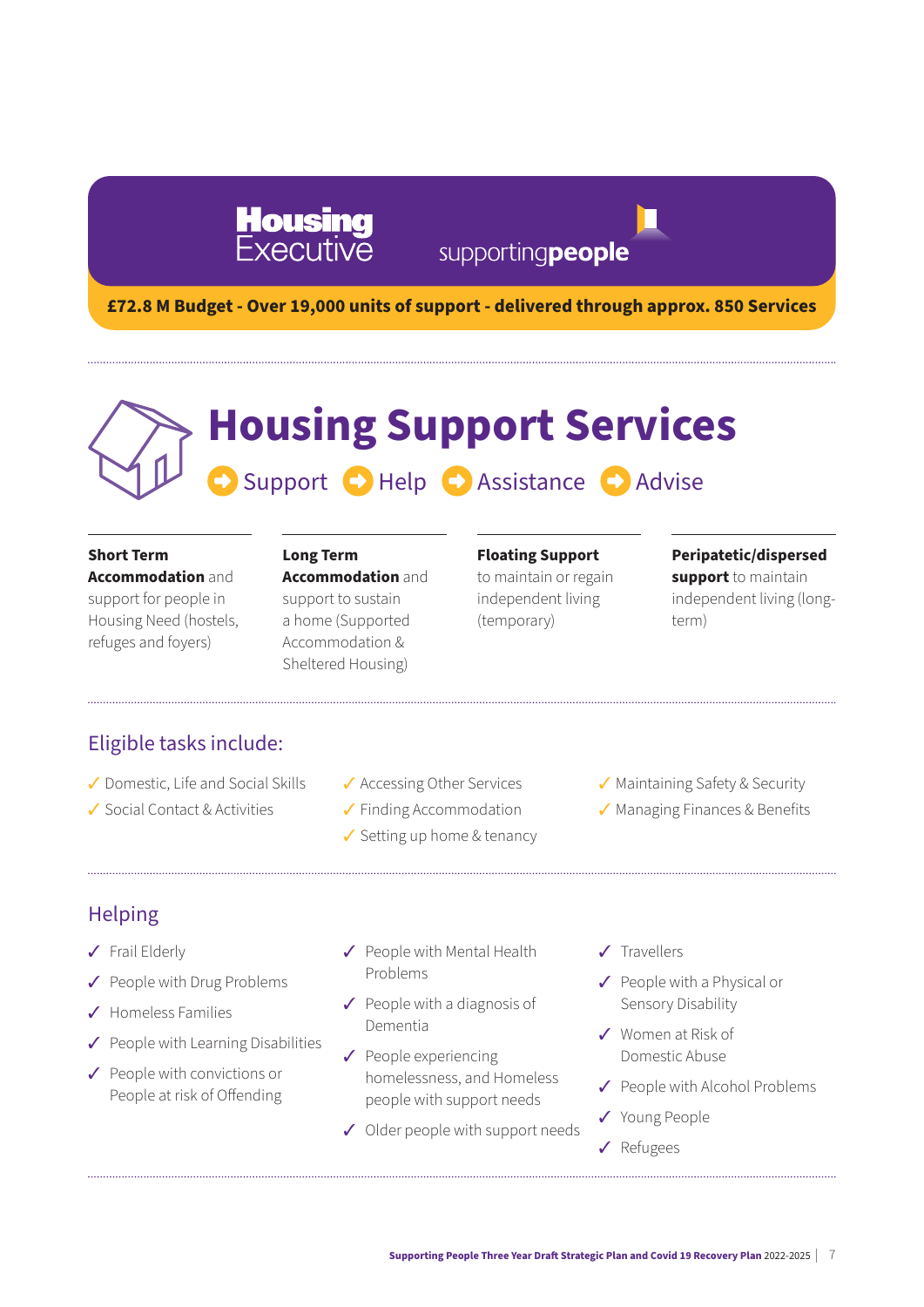## <span id="page-7-0"></span>**What the Service Users told us…**

## Older People

The best thing is not feeling lonely anymore and with the support provided my focus is on what I can do rather than what I can't do.

My support worker is just so friendly and helpful and caring. She listens and seems to understand and always gets back to me about things.

This help needs to be there for everybody, it's been wonderful for me and I'm so thankful for it.

### Young People

same boat.

They help me with lots as and when needed, like meal planning and prep, budgeting, social skills, mental health support, education and work, daily routine.

It is a place I feel safe and I know everyone around me is in the

> I always have someone to chat to and they treat me with respect and staff make time for me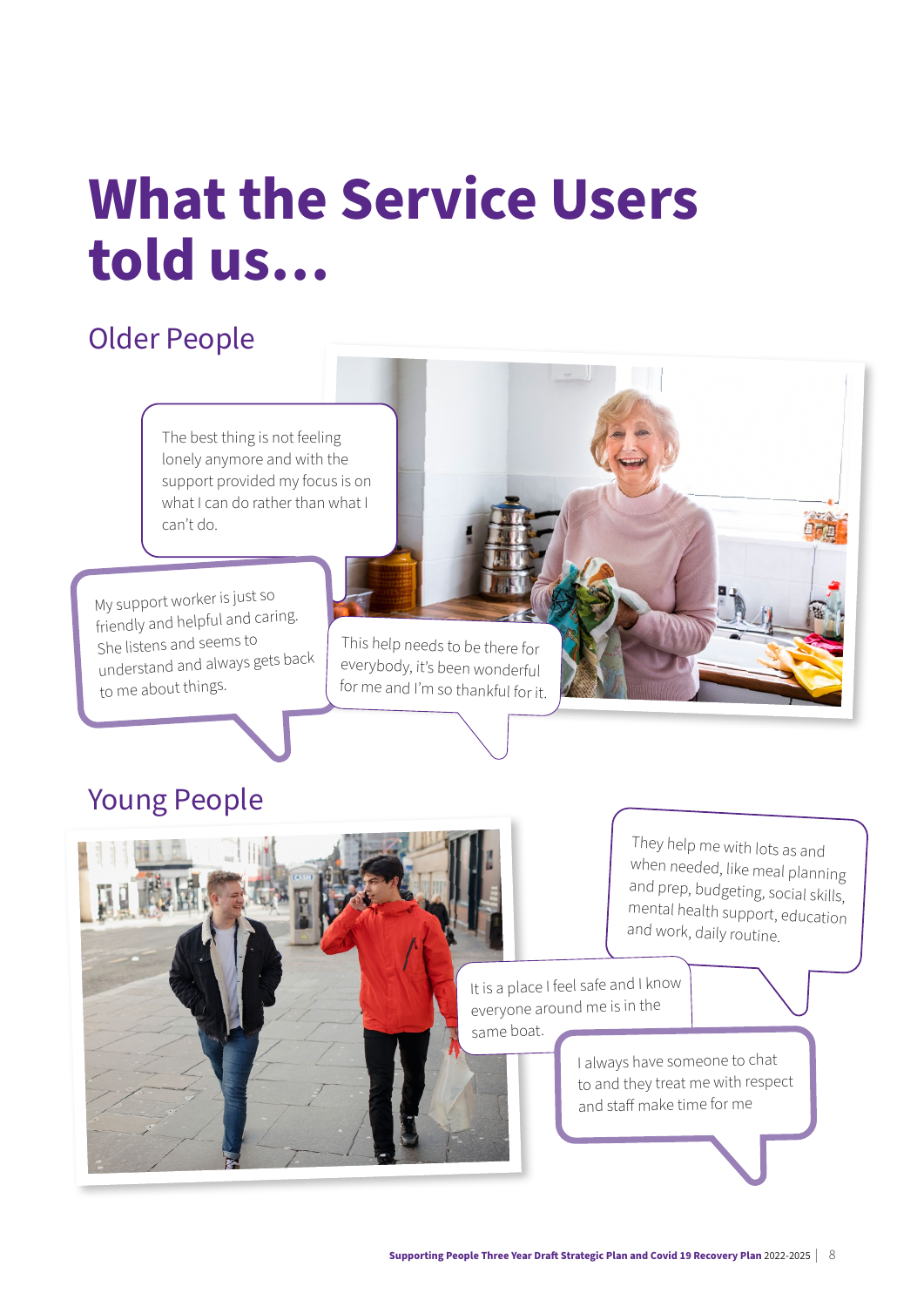### Disability & Mental Health

No issue or support need is too much for the staff, especially during lockdown as I have no family and or friend support.

They are a 24/7 service unlike anywhere else as they know mental health isn't just 9-5, Mon to Fri.

> Assistance with weekly shopping, emotional support. Support when physically and mentally unwell, they help me solve problems.

### Homelessness



My key-worker encouraged me to ensure my rent was a priority…she helped me to obtain benefits and helped me to put a budgeting plan in place. She helped me to feel safe in my own home and supported me through family court proceedings. She helped me to enrol in an educative programme which in turn enhanced my knowledge, skills and confidence.

To know that I have someone there who I can talk to, who understands my experiences… without my support worker I really believe I would have

There are people to talk to when you need to talk about anything and the flat is cosy. I have a good rapport with my key worker and I am able to speak my mind without fear of being judged.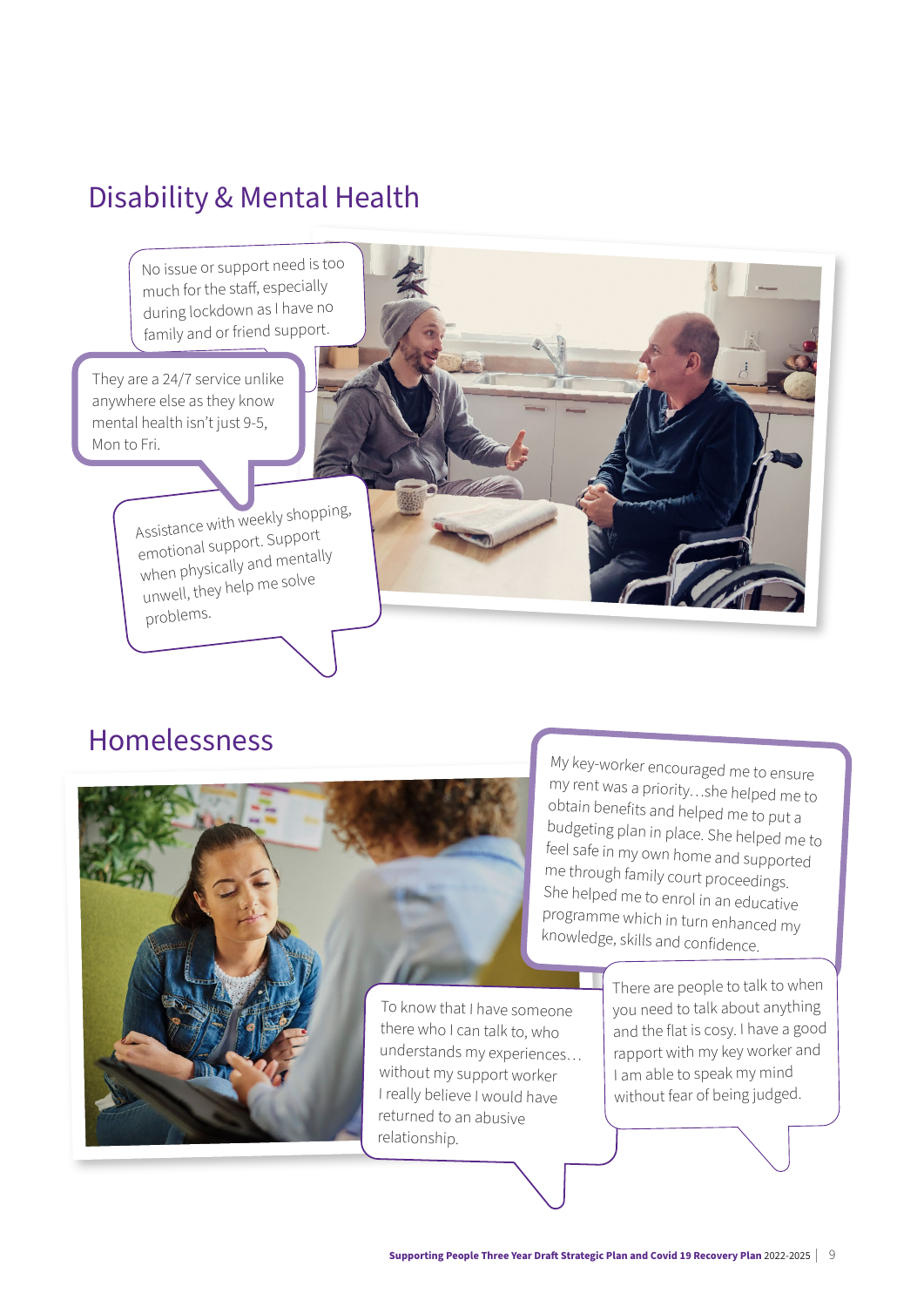# <span id="page-9-0"></span>**Methodology**

The Northern Ireland Housing Executive is the strategic housing authority for Northern Ireland, and oversees the delivery of supporting people funding, to meet the policy objectives of the Department for Communities. This responsibility brings a range of governance requirements to ensure efficiency and effectiveness of delivery, quality of the service and positive outcomes for our service users. Our partners are funded to provide housing support services directly to customers, and it is the responsibility of the Housing Executive to monitor performance, in the interests of service users, and the wider public.

This strategy has been developed over two years, and in doing so, we have undertaken a wide range of stakeholder engagement including the following:

### Service user voices

Listening to service users views and building these into our strategy is essential, therefore central to the approach of developing this strategy, has been stakeholder engagement. We produced a quick read document to share with service users accompanied by short films explaining what the Supporting People Programme does and some examples of recent projects. We provided feedback mechanisms online, Email and paper response options. We received 181 responses proportionately covering the four thematic areas, including accommodation based and floating support services. We have weaved this feedback into the strategy.

### Engagement and Workshops

From April 2019 there has been ongoing engagement with providers and statutory partners on the development of the strategy. This included face to face meetings with providers during the summer of 2019, online feedback on an initial draft in February 2020, engagement with CRISPP and approval through the Strategic Advisory Board in Autumn 2020. An updated draft was again shared with providers and partners in February 2021. Finally, during March and April 2021, four online strategy engagement workshops and two mop up sessions were hosted with over 120 providers and Statutory Partners in attendance to inform the final draft.

[Full details are available here](https://www.nihe.gov.uk/Documents/Supporting-People-Strategic-Plan/engagement-process-feedback-and-su-voice.aspx) - [Engagement process,](https://www.nihe.gov.uk/Documents/Supporting-People-Strategic-Plan/engagement-process-feedback-and-su-voice.aspx)  [considerations of feedback and service user voice.](https://www.nihe.gov.uk/Documents/Supporting-People-Strategic-Plan/engagement-process-feedback-and-su-voice.aspx)

## Research

To ensure the available funding is directed to those in most need in coming years we have undertaken a significant review of available materials and secondary data. A strategic needs assessment has estimated the scale of the gap between current supply of housing support services and current and emerging need, based on demographic trends and other factors.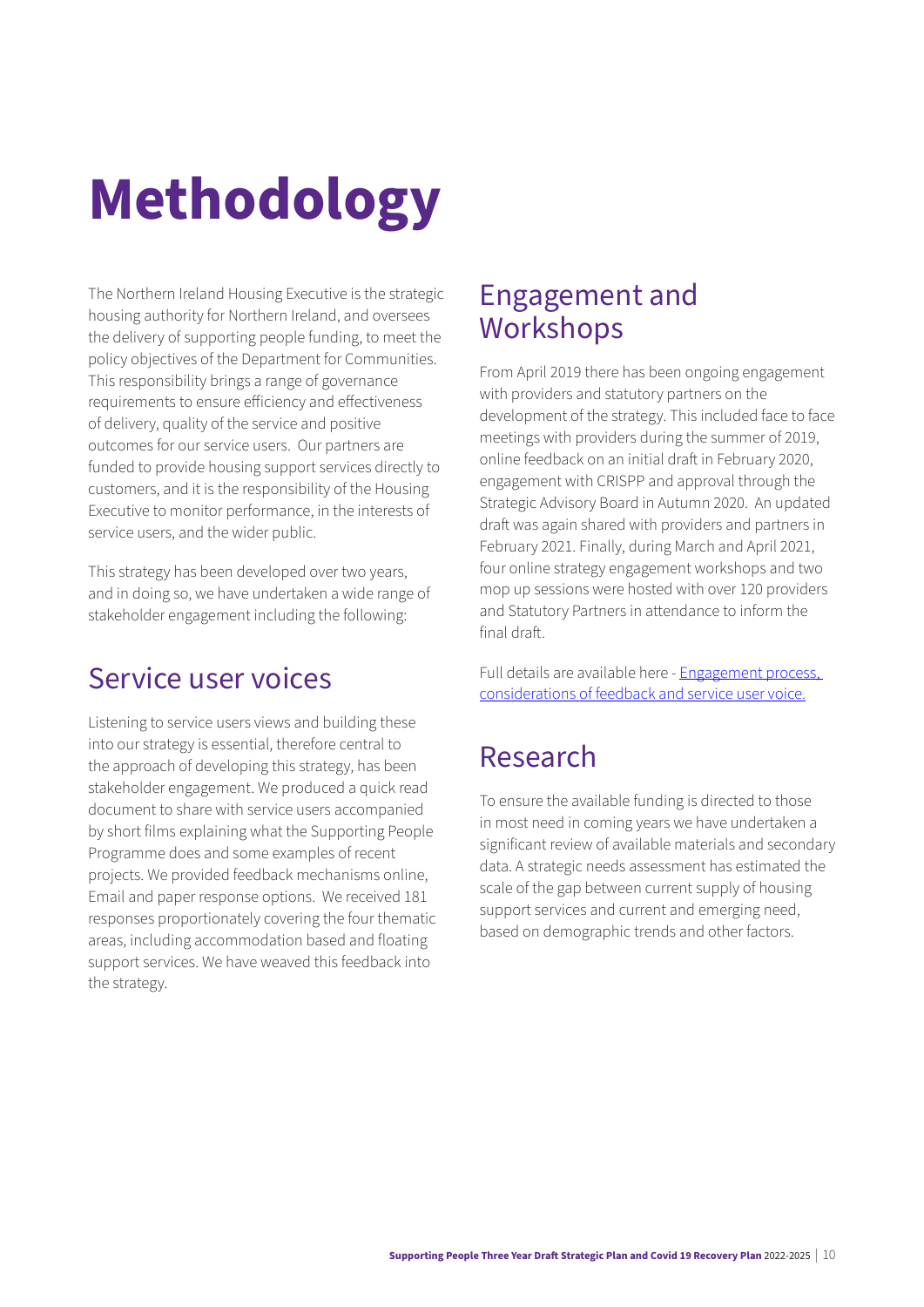### <span id="page-10-0"></span>Mission 2022-2025

**To provide housing support services to people across Northern Ireland, based on demonstrable need. Aiding recovery from the Covid-19 pandemic, closing the gap between need and supply, and contributing to the achievement of positive housing outcomes for all.** 

### The strategy includes four Strategic Priorities:

- 1. Drive recovery and re-build from Covid-19, and prevent lasting adverse impacts from the pandemic, by targeting services towards those in need.
- 2. Work towards closing the 14% gap between need and supply. This will be underpinned by evidence from the Strategic Needs Assessment (SNA), prioritising services for Older people; People with Mental health issues; Single homeless people with alcohol and drug problems; and women at risk of domestic abuse.
- 3. Work with Supporting People providers, to invest in service innovation to achieve greater value for money and better outcomes for service users.
- 4. Strengthen relationships across health, criminal justice and housing to achieve greater collaboration and sharing of risk with the aim of generating greater value from public funds to enhance available resources for housing support.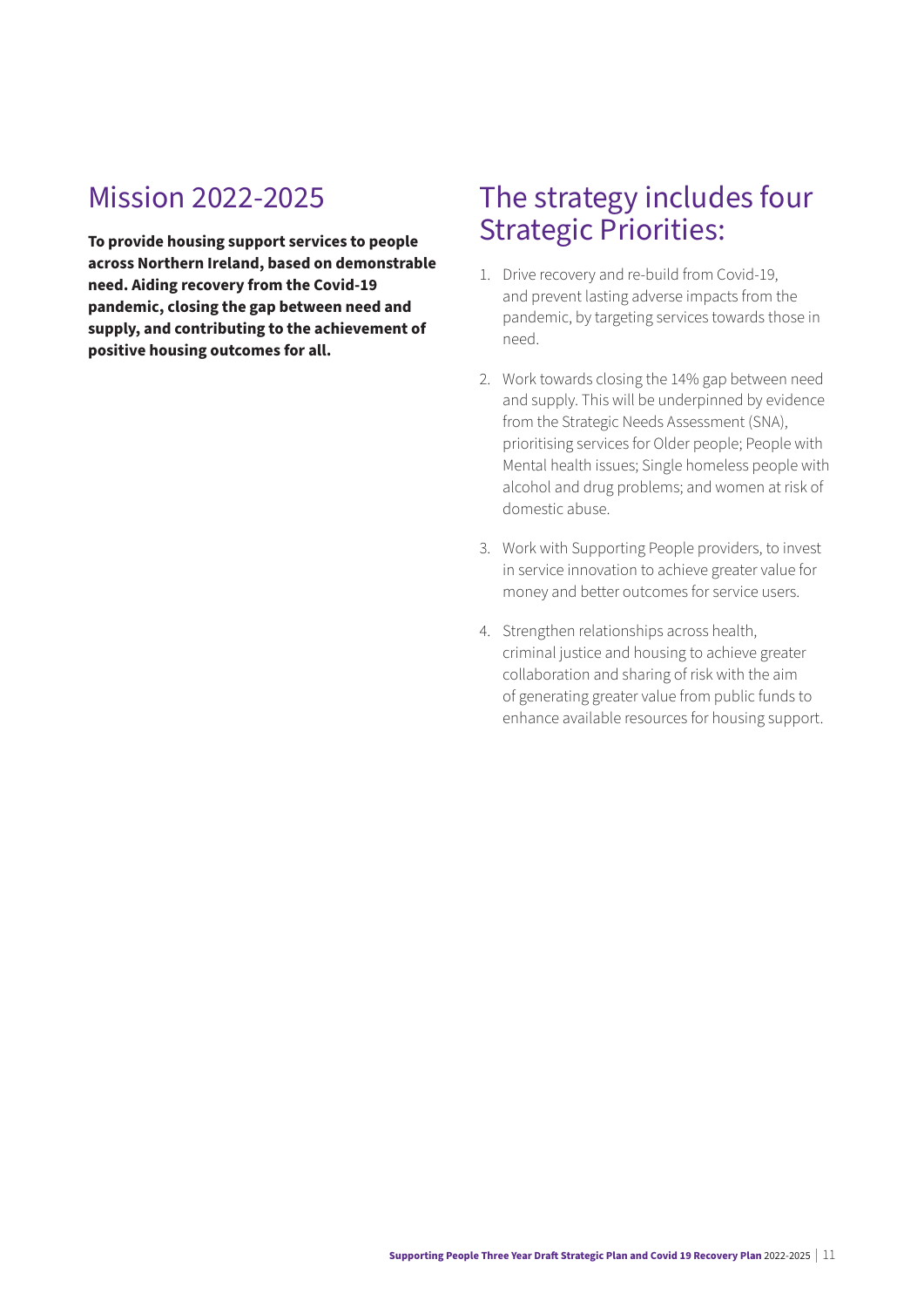# <span id="page-11-0"></span>**Strategic Alignment**

The successful delivery of the Supporting People fund has a direct effect on a range of policies and strategies across the Northern Ireland Executive, and its departments. This is a delivery focused strategy shaped by the draft 2021 Outcomes Framework\* of the Programme for Government and has been aligned broadly to the objectives and aims of the Strategies emanating from the Departments of Communities, Health and Justice. The SP strategy is designed to meet the existing and emerging needs of Homeless, Older People, Younger People and those with a Disability.

In developing this strategy, and most importantly in its delivery, we will seek to ensure strong alignment across strategies, and in particular, to measure how the delivery of the Supporting People fund will deliver positive outcomes across:

- Housing and homelessness policy and strategy
- Health and social care policy and strategy
- Criminal Justice policy and strategy
- Policy and strategy on younger people and older people

We have reviewed this document to ensure it delivers not only on the policy priorities set out in a wide range of associated strategies but also goes with the grain of their intentions even though their implementation timeframes are not always coterminous. The alignment of these documents is set out in the diagram below with further detail available here - [Strategic Alignment.](https://www.nihe.gov.uk/Documents/Supporting-People-Strategic-Plan/strategic-alignment.aspx)

In considering these other strategies, aims and objectives and their alignment to the Supporting People programme, the intrinsic links evident are Prevention, Poverty, Social Inclusion, Collaboration, partnership working and value for money.

In order to react with agility to strategic revisions, we will regularly review the SP strategy to ensure it aligns to the policy and strategies evolving from central government and departments. The harmonisation of these associated strategies is undertaken by the Executive and Leadership Teams of the Housing Executive who work to ensure activities are complementary to relevant strategies in order to achieve the best outcomes possible. Similarly the SP Strategy will inform subsequent strategies such as the Homelessness Strategy and currently reflects the themes in the reset plan.

There are key complementary strategies currently being produced which will be highly relevant to the delivery of the SP Programme e.g. the Housing Supply Strategy (DfC) and the new Housing Executive Homelessness Strategy (2022-2027). Work is ongoing to ensure alignment across these strategies.

*<sup>\*</sup> The draft Outcomes Framework is effectively the third version of the draft Programme for Government first published in 2016.*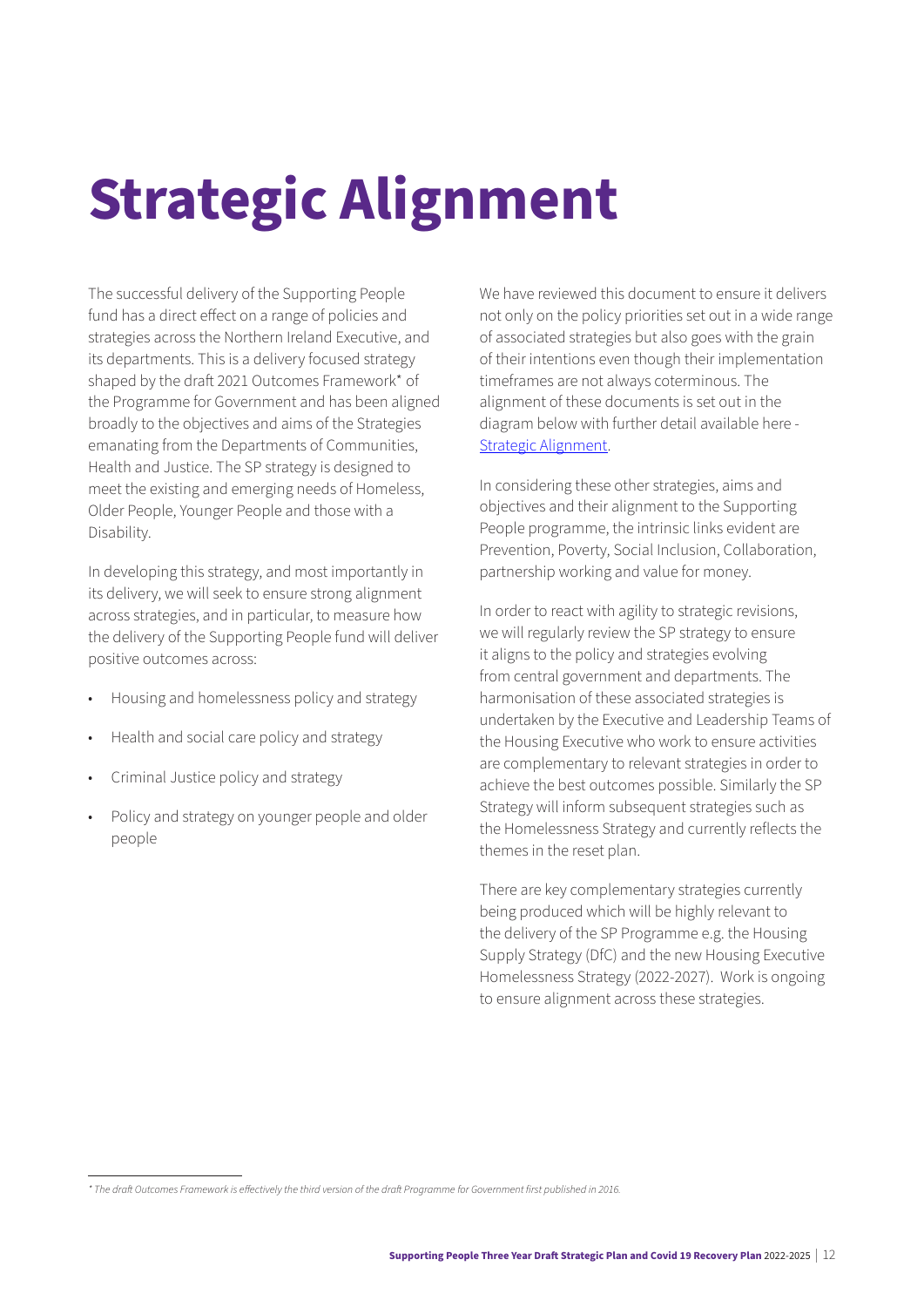## **New Decade, New Approach Deal** Draft Programme for Government

Delivering Social Change The Executive's Child Poverty Strategy 2016-2022 **Northern Ireland Executive**

Children and Young People's Strategy 2020-2030

Active Ageing Strategy 2016-2022 **Northern Ireland Executive**

> Interdepartmental Homelessness Action Plan 2019-20 **DfC**

Improving Dementia Services in Northern Ireland: A Regional Strategy 2011 **DHSSPS**

Strategic Framework

Delivering the Bamford Vision Bamford Review of Mental Health and Learning Disability Action Plan 2012-2015 **DoH**

Health and Wellbeing: Delivering Together 2016 **DoH**

Building Inclusive Communities Strategy 2020 -25 **DfC**

Draft Mental Health Strategy 2021 **DoH**

Power to People: proposals to reboot adult care and support in Northern Ireland 2017 **DOH**

Systems not Structures: Changing Health and Social Care 2016 **DoH**

Physical and Sensory Disability Strategy and Action Plan 2012-2015 **DoH**

> Chronic Homelessness Action Plan January 2020 **The Housing Executive**

### The Way Home Homelessness Response to Covid-19 **The Housing Executive**

Financial Inclusion Strategy 2016-19 **The Housing Executive**

Community Cohesion Strategy 2015-2020 **The Housing Executive**

**Northern Ireland Executive**

Stopping Domestic and Sexual Violence and Abuse in Northern Ireland: A Seven Year Strategy March 2016

**DoH and DoJ**

A Life Deserved: "Caring" for Children & Young People in Northern Ireland 2021

### **DoH and DOE**

The Autism Strategy (2013- 2020) **DHSSPS**

Older People's Housing Strategy 2021/22 – 2026/27 **The Housing Executive**

Community Safety Strategy 2020 -2023 **The Housing Executive**

**The Housing Executive** Customer Support and Tenancy Sustainment

Strategy 2019-22 **The Housing Executive**

Executive Supporting People

Three Year **Strategic** Plan and Covid 19 Recovery Plan

**Housing** 

2022-2025

for Reducing **Offending** 2013 **DoJ**

> Homelessness Strategy for Northern Ireland 2017-22 Ending Homelessness Together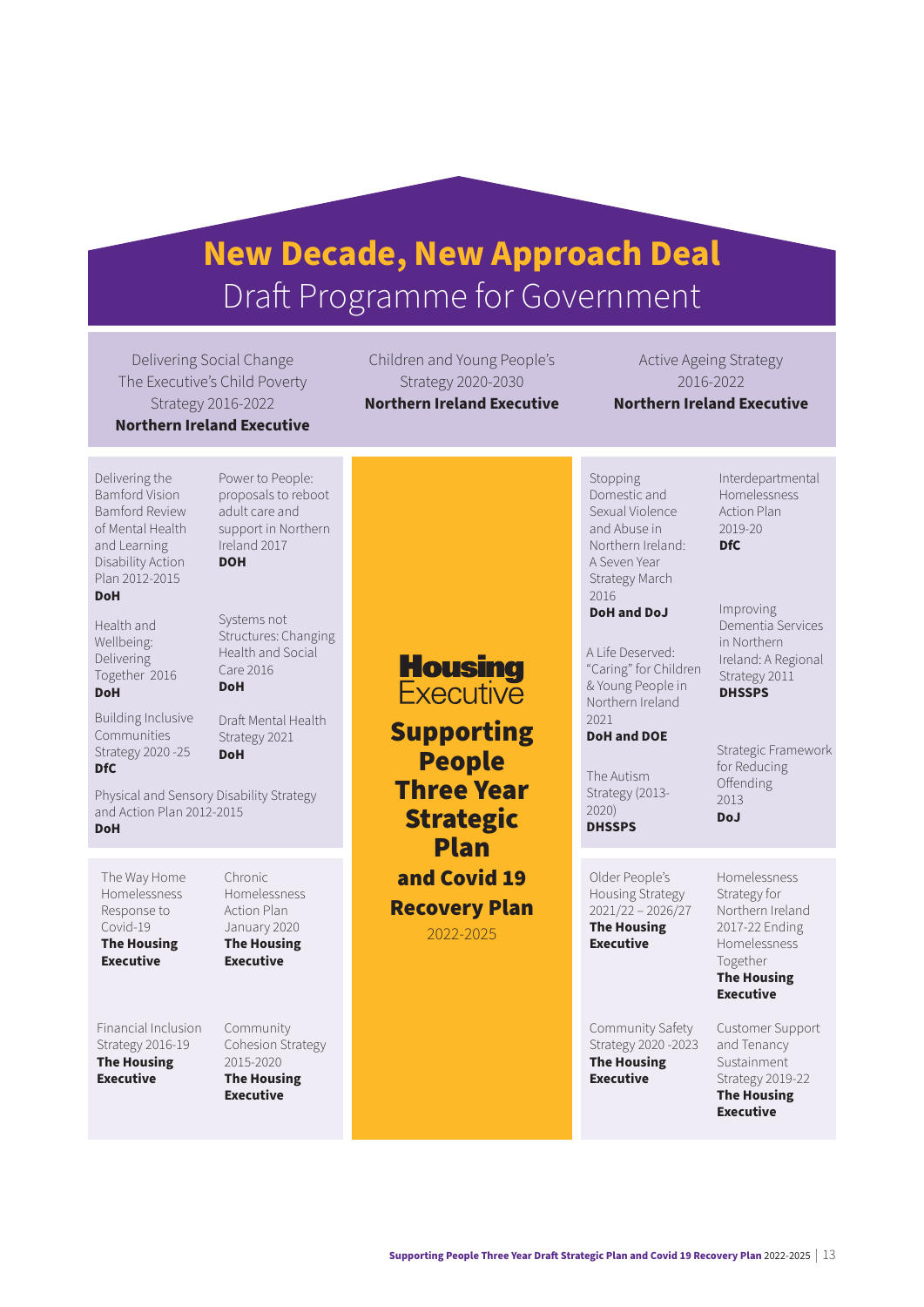## <span id="page-13-0"></span>**Value for Money, and Value of Outcomes**

In developing this strategy, the Housing Executive has committed to working within the existing £72.8m funding envelope. However we also want to achieve savings within this annual budget in order to re-invest, and we are seeking to 'grow the pot' by making a strong case for additional funding and through better collaboration with health and criminal justice and through consideration of work already undertaken for example on alternative means of funding.

On this basis, the actions have been categorised into what can be achieved within the existing pot and what will need additional funding. (££ symbol indicates additional funding or resource is needed to deliver that action).

Good financial planning over the life of the strategy is a crucial element of the management of the Supporting People fund. This includes analysis of various budget scenarios which have the potential to arise.

The 2015 Supporting People Review recognised a principle of equity in funding and sought to achieve this via the development of standardised payment rates to achieve value for money within the programme. This strategy seeks to address the principle of equity in funding, not through standardised rates, but via the work streams detailed below. These will be used to progress value for money, value of outcomes and a fair and appropriate level of funding for tasks undertaken.

## 1. Contract Management

The Supporting People team will drive continuous improvement by utilising contract management tools such as the Quality Monitoring Tool, Operational Guidelines and Termination of Grant Funding framework to help ensure providers are delivering eligible housing support services which are strategically relevant to the objectives of this strategy and value for money. This will include reviewing the funding agreement framework, to enable provides greater agility in the delivery of services, while ensuring appropriate levels of accountability. We will seek to support providers through a review of central cost apportionment to help retain and recruit staff and recognise the valuable work of employees.

### 2. Administrative **Efficiencies**

To enhance Programme and provider efficiency by reducing the number of providers in receipt of funding by 10% and the number of programme schemes by 15%.

### 3. Reconfiguration of Services

To reconfigure appropriate services, to floating support, peripatetic or innovative approaches to service delivery which help support 1000 more people.

### 4. New Data Collection Payment and Reporting System

To implement a new SP Data Collection Payment and Reporting System and replace the outdated SPOCC system with one better placed to maximise administration efficiencies for SP Providers and the SP Team.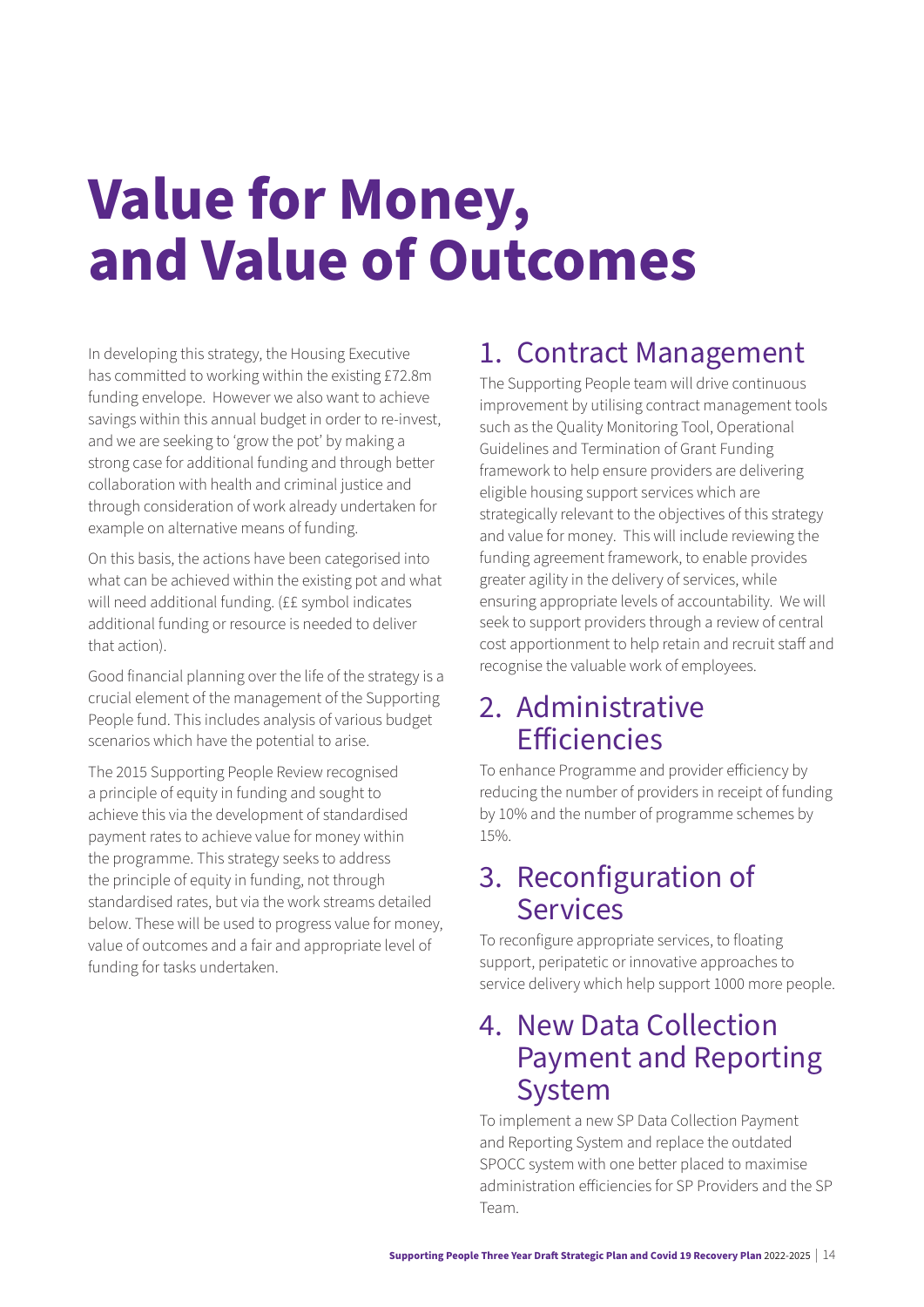### 5. Better Outcomes

To increase the Outcomes levels reported by providers and develop an outcomes baseline and improvement measure with the provider sector.

### 6. VFM Metrics

In 2022/23 we will develop value for money metric in partnership with the provider sector, to gauge the efficiency and effectiveness of services yet avoiding destabilsation.

## 7. Frontline/central costs

To enhance the Financial Review process that validates eligible costs and consider central cost apportionment.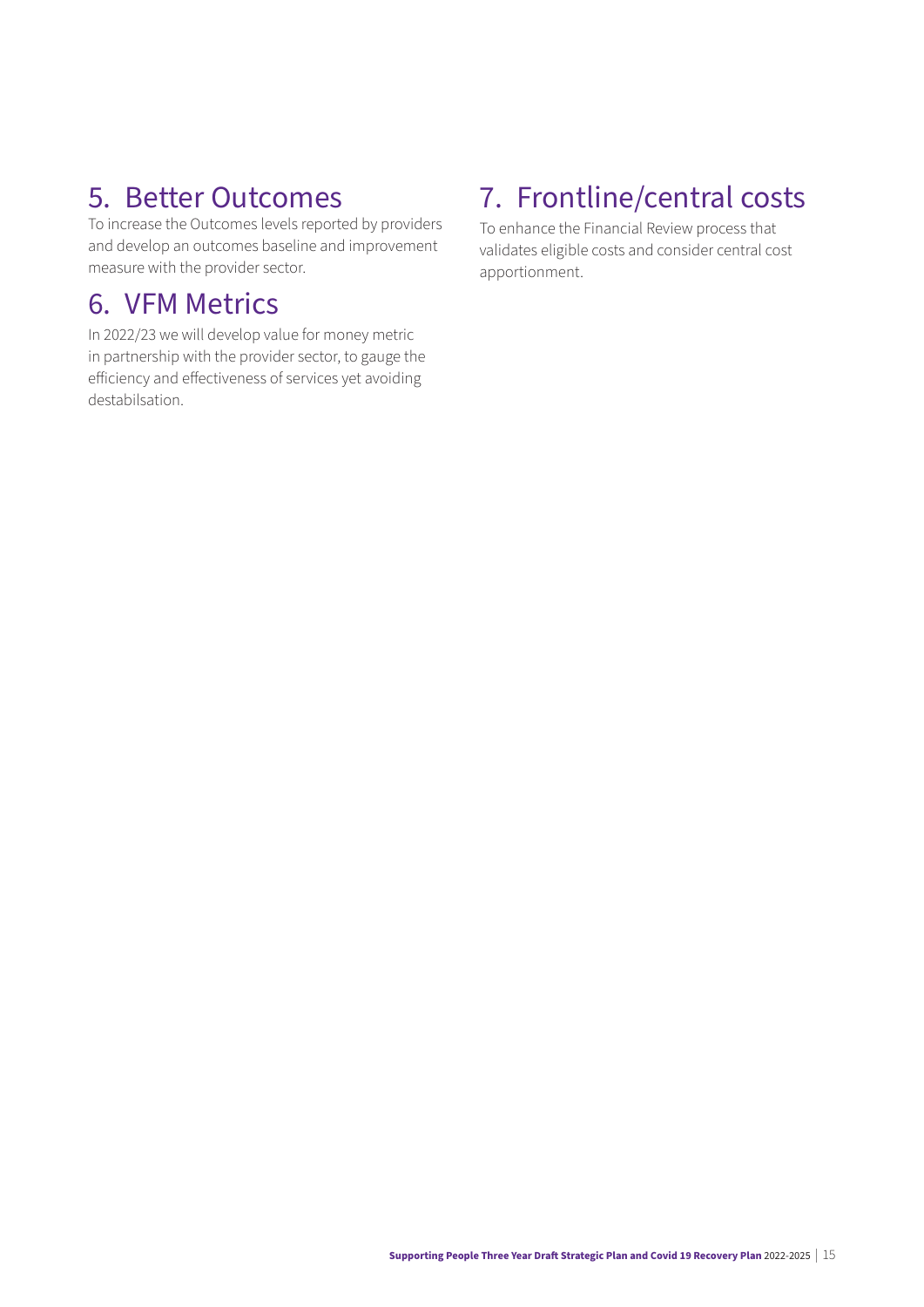# <span id="page-15-0"></span>**Objective 1**

## **Drive recovery from Covid-19, prevent lasting adverse impacts from the pandemic, and positively reform services by targeting services towards those in need;**

Through our discussions with providers, the three main areas for focus on Covid 19 Recovery have been identified as;

- **1. Mental health and wellbeing for both service users and staff**
- **2. The impact of increased homeless presentations, particularly in the primary client groups of single homeless households and young people experiencing homelessness coupled with the impact of the increased complexity in the support needs of these service users**
- **3. Long term impacts on service users across all client groups as the result of social isolation and loneliness including the potential for an increased number of older people wishing to stay in their own homes longer**

This objective recognises the profound impact of Covid-19 on services users, on partner organisations, and on service delivery. It commits resources to reducing the long term negative effects of the pandemic, however also seeks to learn from, and positively reform services as a result of the experiences of the pandemic.

There are ongoing financial impacts for providers due to the necessary changes in service models plus homeless presentations across all aged groups have increased during the pandemic. The Housing Executive has adopted a coordinated response to address the impacts of COVID-19 in terms of homelessness in Northern Ireland. The actions taken since early March 2020 have mirrored much of our existing strategic commitments but the pandemic has forced faster progress on key fronts. We need to protect this progress while also considering the wider strategic impacts. The Housing Executive Homelessness Reset Plan "the Way Home" provides a framework to do so and this strategy ensures strategic alignment between its objectives and delivery of the Supporting People fund. The principle of building back better from Covid-19 will underlie the actions detailed below and help us move towards the future we want.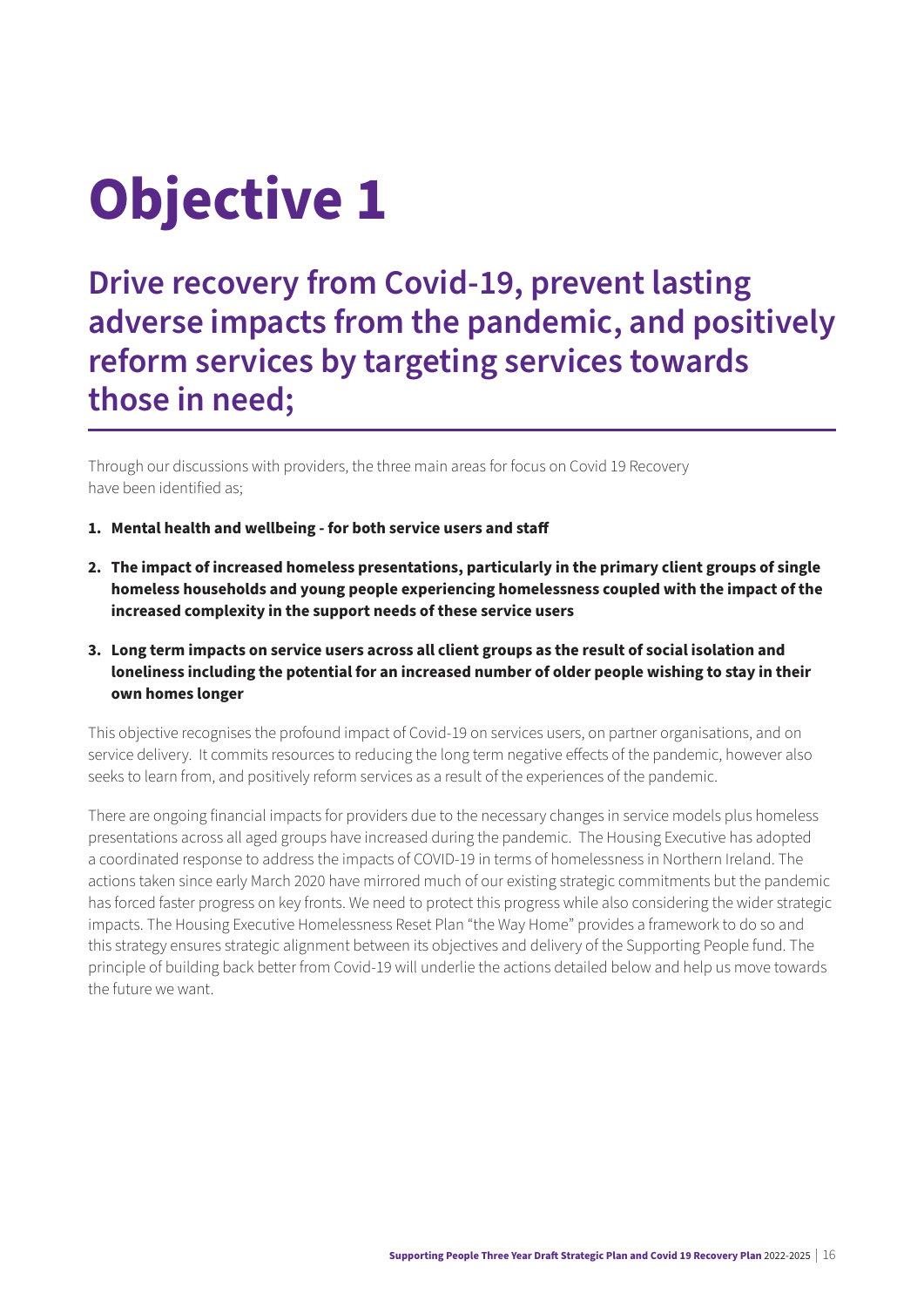In order to address these challenges\*;

- **• In year one, we will administer Covid 19 funding to providers and liaise with health regarding vaccinations, testing and outbreak management.**
- **• In year one, we will support providers to develop capacity and resilience. ££**
- **• In year one we will fund mental health training for staff working in SP services**
- **• Throughout the life of the strategy, we will run two annual competitions, based on non-recurrent funds, for providers to submit business proposals for Covid recovery. ££**
- **• Throughout the life of the strategy we will support flexibility in contracts, and welcome reconfigurations and service development proposals including those to increase floating support / peripatetic places; in particular those identifying efficiencies and focusing on homelessness, mental health, young people experiencing homelessness and older people.**
- **• Support flexibility, reconfigurations and service development to release funds from accommodation based services to fund additional floating support places to address mental health and homeless prevention.**

How we will measure success

- Administer eligible Covid 19 funding to providers
- Create 1000 additional floating support / peripatetic places
- Successful outcomes reported by providers on Covid recovery, capacity, resilience and staff mental health.
- Establish a Covid capacity, resilience and training budget line for providers to access
- Reduction of Major Adverse Incidents

*<sup>\* ££ =</sup> Achievement of actions requires additional funding and is subject to DfC budget confirmation*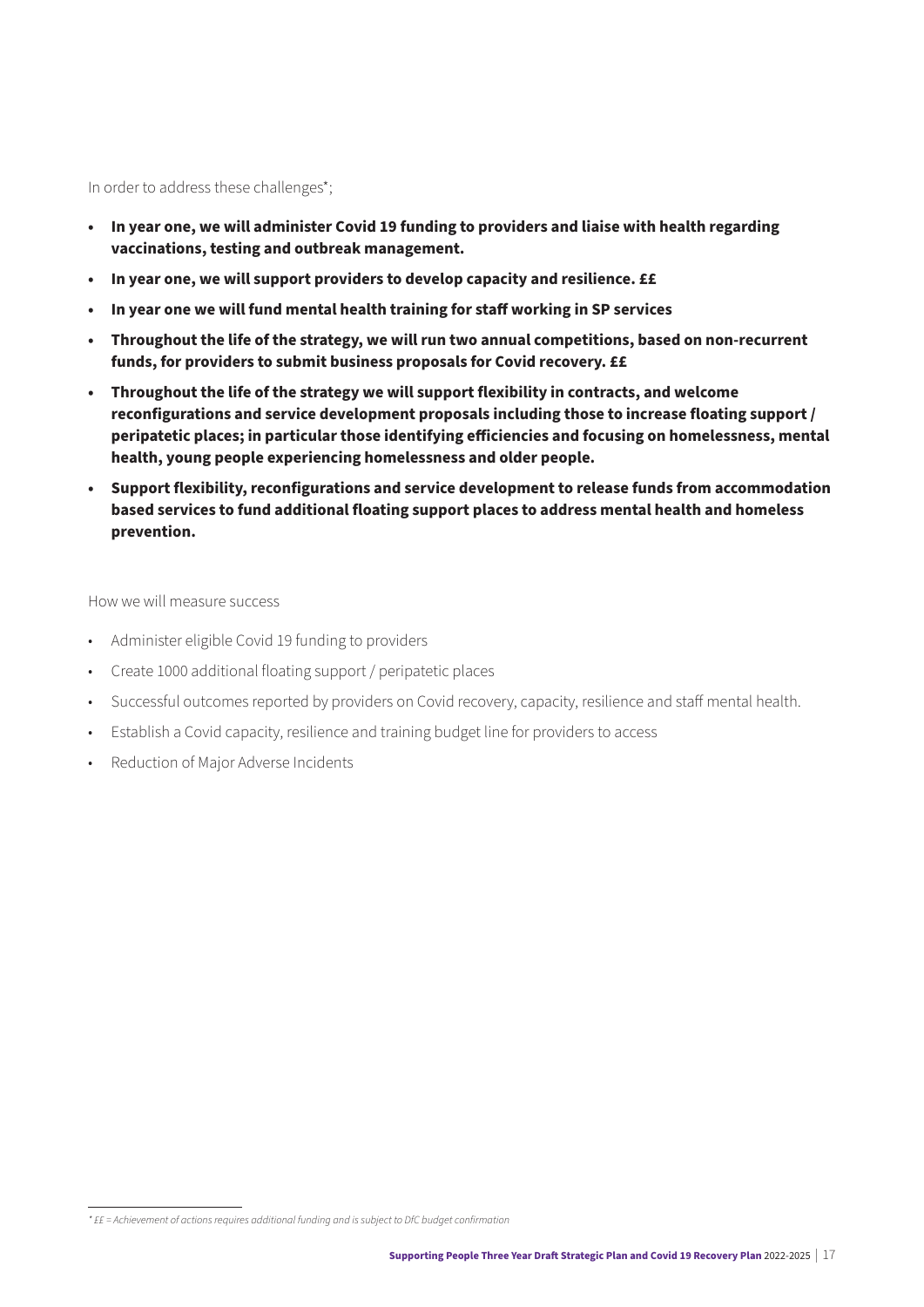# <span id="page-17-0"></span>**Objective 2**

**Work towards closing the 14% gap between need and supply, this will be underpinned by evidence from the Strategic Needs Assessment (SNA), prioritising services for Older people; People with Mental health issues; Single homeless people with alcohol and drug problems; and women at risk of domestic abuse.** 

### **Strategic Needs assessment**

Assessing need is at the heart of good strategic planning and a Strategic Needs Assessment for the Supporting People Programme has estimated that there is a gap of approximately 14% between the current number of housing support services and the estimate of current levels of need for housing support. COVID-19 is a potential accelerator of change and the gaps predicted through the Strategic Needs Assessment may materialise sooner than predicted. Consequently the SP Team will continue to consider new, emerging data sources, changes in trends and ongoing engagement with providers as part of the decision making process.

The key findings of the SNA are summarised below.

- Housing support need is currently 14% higher than supply
- 3 year projection estimates an increase of between 22% 30%
- 10 year projection estimates an increase of between 31% 43%

SNA projections have highlighted an increase in complexity of need with particular increases in support needs across:

- Older people
- People with mental health issues;
- Single homeless people with alcohol and drug problems; and
- Women at risk of domestic abuse.

To begin to close the housing support gap and resource a sustainable recovery from Covid 19, we will work with providers to achieve better value for money however, to realise the aspirations in the strategy, material additional funding is required. We will continue to work to make compelling cases for both additional funding and inflationary uplifts. New approaches to equity of funding will be considered, while the potential of enhanced contract flexibility will be progressed with a review and update of the Funding Agreement in conjunction with our provider partners and DfC.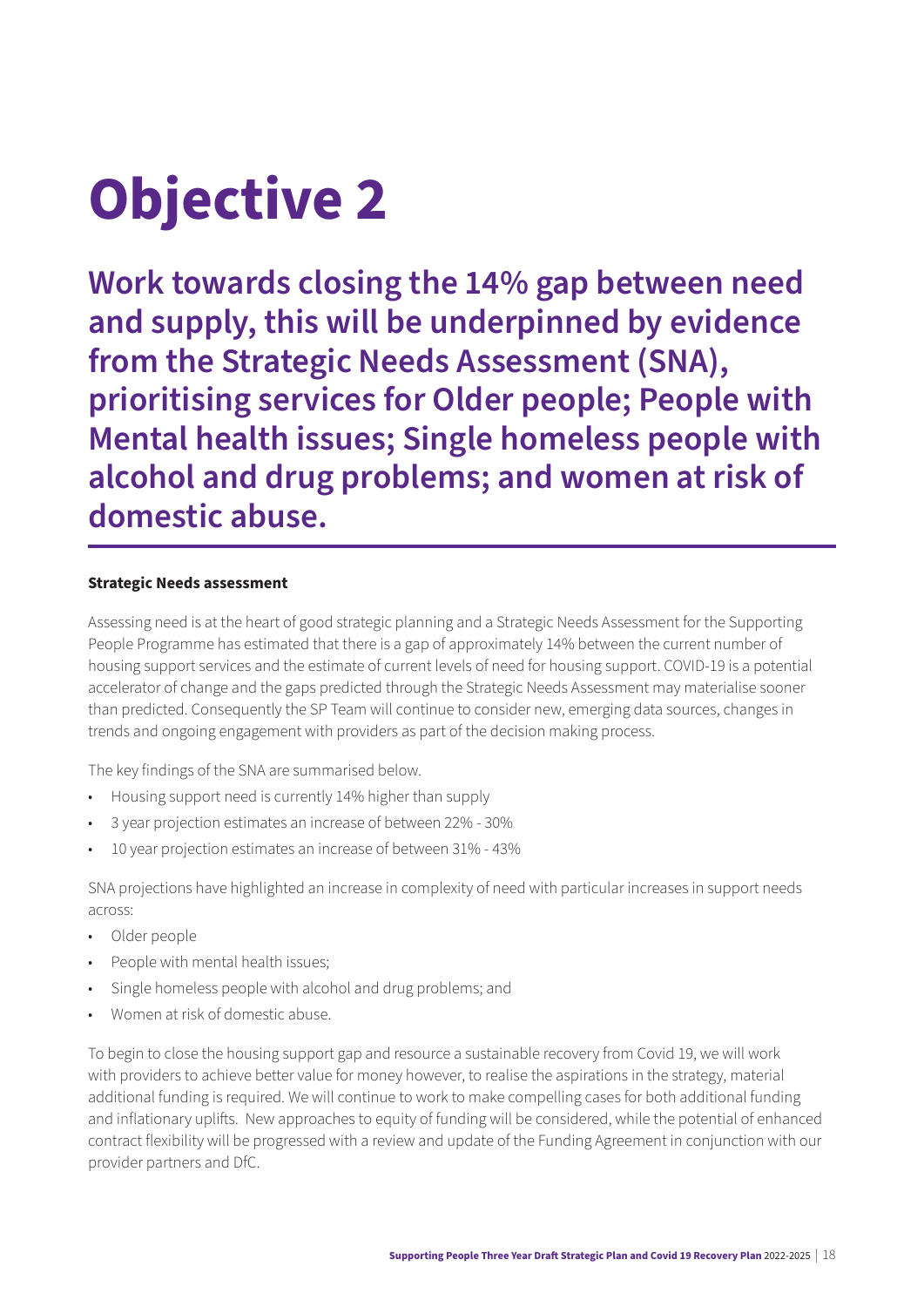A combined and concerted approach from Supporting People, Strategic and provider partners is clearly required to create the synergy necessary to deliver services at the enhanced level required over the life of the strategy and beyond.

To work towards closing the gap, we will\*;

- **• In year one we will link the central cost reduction with maximisation of Housing Benefit (highlights ineligible spend and clarifies cost allocation)**
- **• Throughout the life of the strategy we will open two annual competitions for providers to submit business proposals in line with SNA priorities ££**
- **• In year one we will reinvest monies freed up by voids in accommodation based services into floating support**
- **• Throughout the life of the strategy we will use the SNA to prioritise funding for additional floating support, peripatetic and accommodation based services ££**
- **• Throughout the life of the strategy we will remodel low level support services to release funding to floating support / peripatetic support**
- **• Throughout the life of the strategy we will Increase the number of people who are in receipt of a SP funded service by 1000 people ££\*5**
- **• Throughout the life of the strategy we will Increase efficiency by reducing the number of Providers by 10% by facilitating the current trend of Provider mergers.**
- **• Work with Providers to develop efficiencies from composite contracts. Target a 15% reduction in schemes by focusing on bundling numerous low, cost low support schemes.**

*<sup>\* ££ =</sup> Achievement of actions requires additional funding and is subject to DfC budget confirmation* 

*<sup>\*</sup> The 1000 figure relates to the undersupply in base need identified in the in the SNA of the 4 main categories*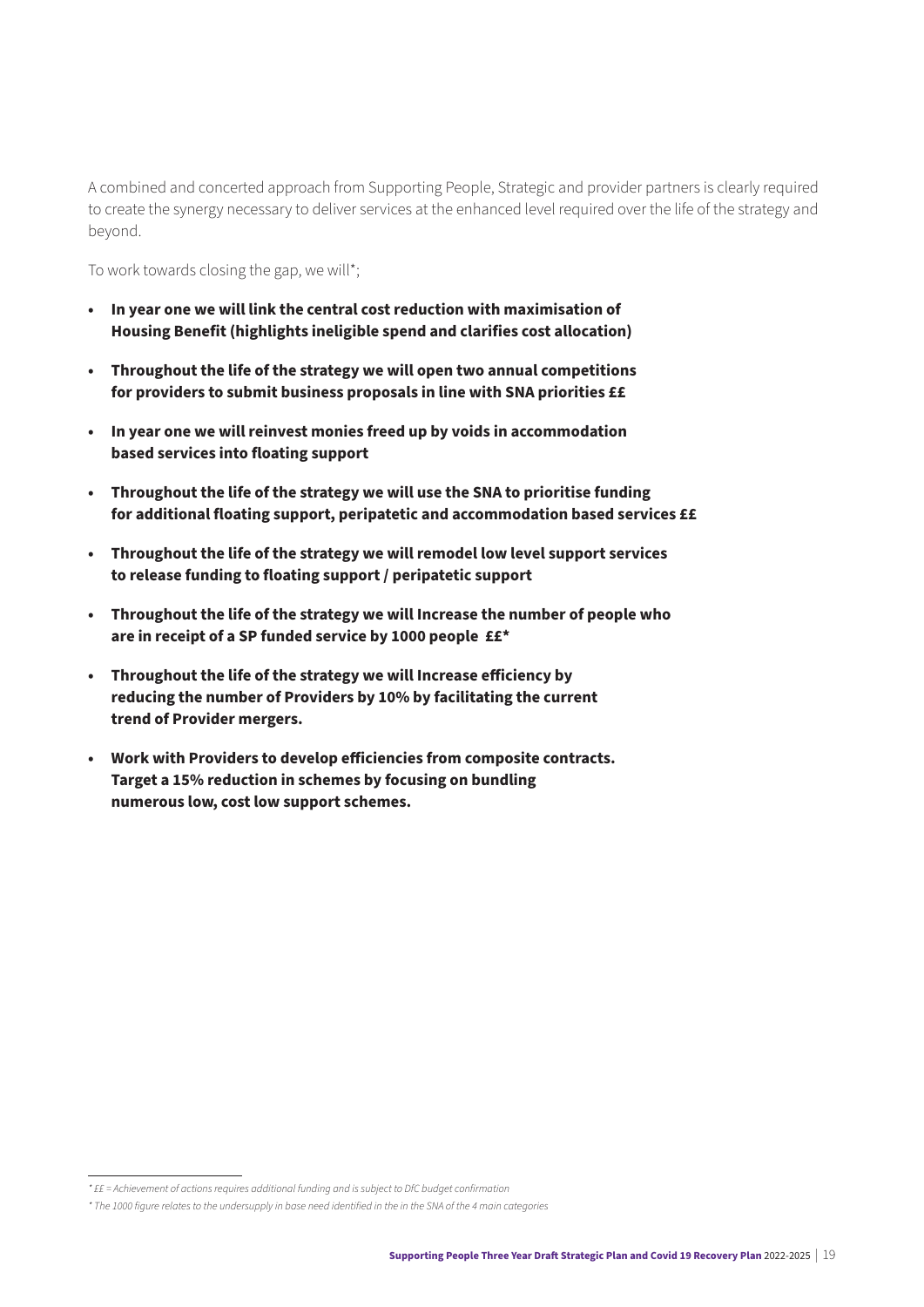Across our themes we will also;

| <b>Action</b>                                                                                                                                                                                                                     | <b>Homeless</b> | <b>Young</b> | <b>Older</b> | <b>Disability</b> |
|-----------------------------------------------------------------------------------------------------------------------------------------------------------------------------------------------------------------------------------|-----------------|--------------|--------------|-------------------|
| Use the evidence from SROI and in partnership with<br>health, improve services to meet the needs of homeless<br>people with Drug and Alcohol problems and those with<br>dual diagnosis. ££                                        |                 |              |              |                   |
| Remodel services where appropriate to meet the needs<br>of single homeless service users.                                                                                                                                         |                 |              |              |                   |
| Develop new services and enhanced delivery for people<br>at risk of domestic abuse. ££                                                                                                                                            |                 |              |              |                   |
| In collaboration with Health, identify gaps in mental<br>health provision and increase services, in accordance<br>with need.££                                                                                                    |                 |              |              |                   |
| Work with statutory partners to support resettlement of<br>people with a learning disability or poor mental health<br>currently residing in hospitals ££                                                                          |                 |              |              |                   |
| Work with partners in Health to scope future housing<br>support needs for individuals with a learning disability,<br>currently living with family for whom a Supported People<br>funded service may be appropriate in the future. |                 |              |              |                   |
| Working with stakeholders to undertake a review of<br>floating support funding for Traveller support groups<br>to improve housing outcomes for the Irish Traveller<br>community                                                   |                 |              |              |                   |
| Support the implementation of the strategic actions<br>from the Strategic Review of Temporary Accommodation<br>including the need for specialist accommodation based<br>services ££                                               |                 |              |              |                   |
| Consult and engage with partners on viable solutions<br>to address voids due to sharing issues in disability<br>and mental health services and implement solutions<br>identified.                                                 |                 |              |              |                   |
| Increase the number of floating support units for older<br>people                                                                                                                                                                 |                 |              |              |                   |

### How we will measure success

- Run two competitions to consider proposals annually
- Provide support to an additional 1000 people
- Enhance Programme and provider efficiency by reducing bureaucracy and increasing the proportion of funding available for delivery of frontline services.
- Support 20 providers to achieve maximum housing benefit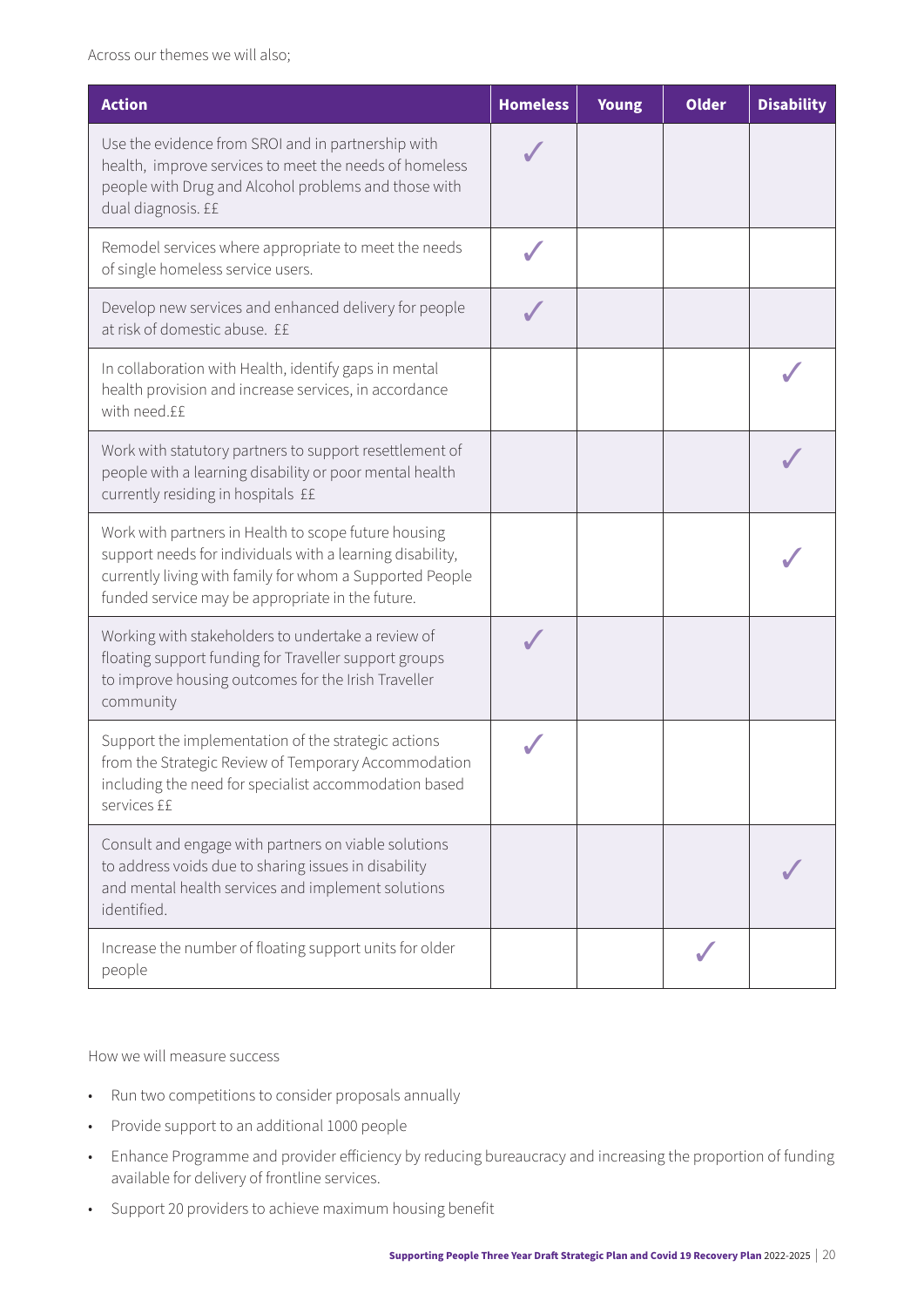# <span id="page-20-0"></span>**Objective 3**

## **Work with Supporting People providers, to invest in service innovation to achieve greater value for money and better outcomes for service users.**

The Provider Innovation Fund is a strategic instrument introduced in 2019 to help develop the role and effectiveness of front line service providers. This was initially a 3 year project running to 2020/2021. However its existence has been a catalyst for innovation and efficiency gains within the sector. The maintenance of this funding is pivotal and attaining the envisaged Central Government funding of £1m per annum is key.

The fund facilitates a focused approach to specific areas and has the potential to build both capacity and resilience within the sector. An annual evaluation and an overall three year evaluation are scheduled.

Where appropriate we will bid through monitoring rounds for funds to resource non-recurrent innovative projects.

The ethos of the programme is around people establishing and sustaining a tenancy or supporting them to be able to stay in their own home and this remains as part of covid recovery through stepdown services, floating support, flexible outreach, shared tenancies and housing first. It is evident through the outcomes data that we hold and through successful applications to the PIF fund that the programme positively impacts on tenancy sustainment. We will continue to work across the organisation to develop comprehensive plans for the Sustaining Tenancies Funding programme.

To invest in **service innovation** to achieve greater outcomes we will<sup>\*</sup>;

- **• In year one we will work with providers to establish a forum for SP engagement, service development, staff training and cross-provider benchmarking and information sharing**
- **• In year one we will work with providers to establish a framework for service users to be engaged in shaping services to reflect their needs. This may include annual surveys, representative forums or further development of service user outcomes.**
- **• In year two we will focus the innovation fund on Covid recovery, collaboration, resilience and capacity building**
- **• In years one and two we will work with providers to co-produce research on long term impacts of Covid on SP services**
- **• Throughout the life of the strategy we will ring-fence £1million non-recurrent monies annually for innovation ££**
- **• Throughout the life of the strategy we will drive efficiencies and prioritise projects which propose longevity of outcomes through short term investment/seed money to build into their own structures**
- **• Throughout the life of the strategy we will drive collaboration between providers**
- **• Throughout the life of the strategy we will implement funding flexibility and a standard payment for sheltered accommodation services. ££**

*<sup>\* ££ =</sup> Achievement of actions requires additional funding and is subject to DfC budget confirmation*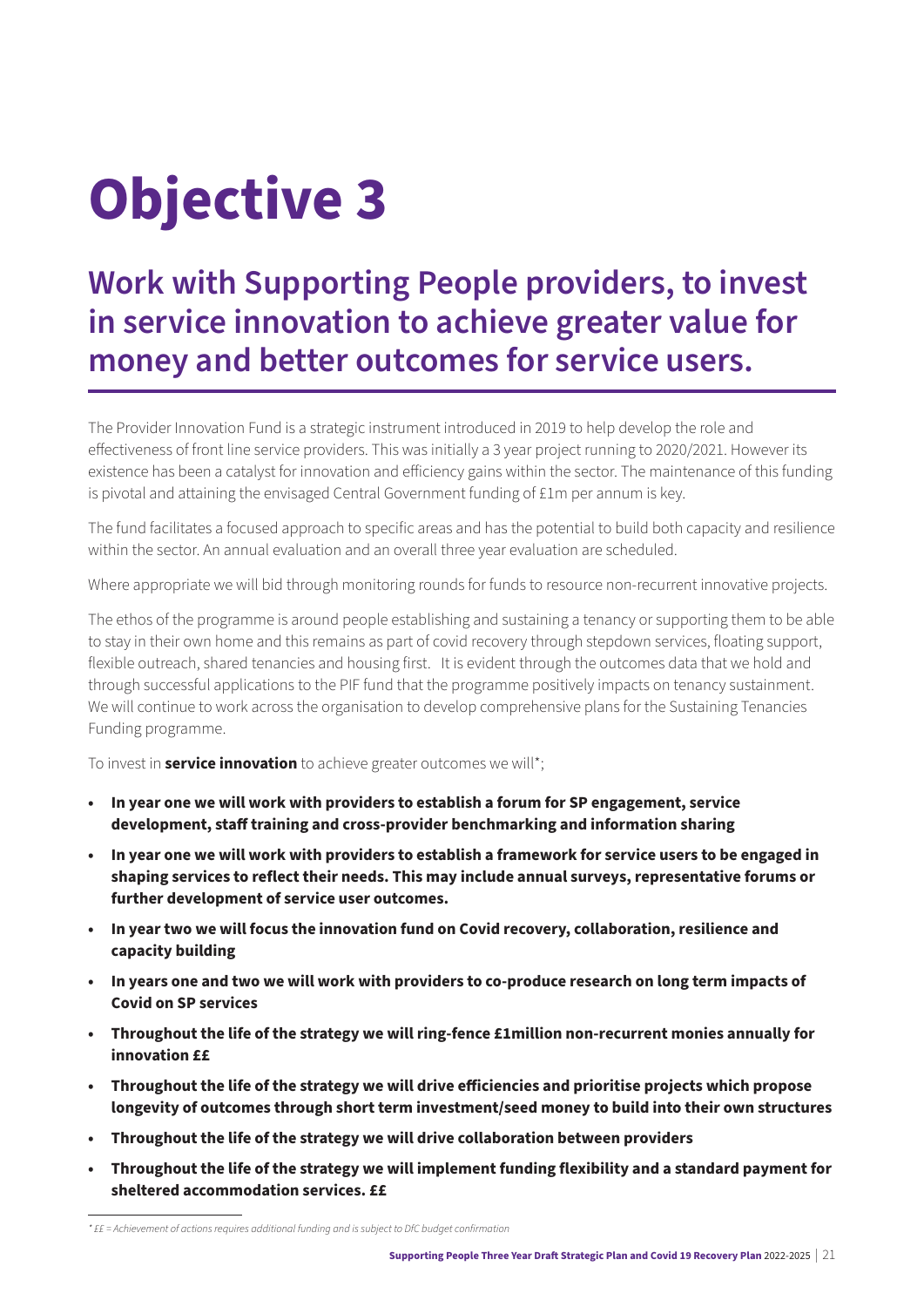Across our themes we will also;

| <b>Action</b>                                                                                                                                                                      | <b>Homeless</b> | <b>Young</b> | <b>Older</b> | <b>Disability</b> |
|------------------------------------------------------------------------------------------------------------------------------------------------------------------------------------|-----------------|--------------|--------------|-------------------|
| Develop and remodel dementia, frail elderly and<br>disability services to address voids ££                                                                                         |                 |              |              |                   |
| Implement funding flexibility and a standard payment for<br>sheltered accommodation services. ££                                                                                   |                 |              |              |                   |
| Implement the findings of the Review of Jointly funded<br>Young People Services                                                                                                    |                 |              |              |                   |
| Develop models of support for young people<br>experiencing homelessness including improved<br>emergency accommodation options, Housing First,<br>Nightstop and shared tenancies ££ |                 |              |              |                   |
| Implement recommendations of the lessons learned<br>exercise in respect of the current Housing First delivery<br>model ££                                                          |                 |              |              |                   |
| Contribute to progression of the Strategic Outline Case<br>on the expansion of the Housing First model in NI and the<br>broader Homelessness Strategy ££                           |                 |              |              |                   |
| Deliver improvements in services for women at risk of<br>domestic abuse ££                                                                                                         |                 |              |              |                   |
| Work with providers to continue to review and research<br>models of support for older people including Extra Care                                                                  |                 |              |              |                   |

### How we will measure success

- Improved collaboration and transparency in engagement with providers
- Produce Covid 19 research
- Administer £1million innovation fund annually
- Develop three new young people pilot services
- Deliver on objectives set to support women at risk of domestic abuse
- Deliver on findings of the review into jointly funded young people accommodation services
- Deliver on the objectives set to improve on the existing Housing First model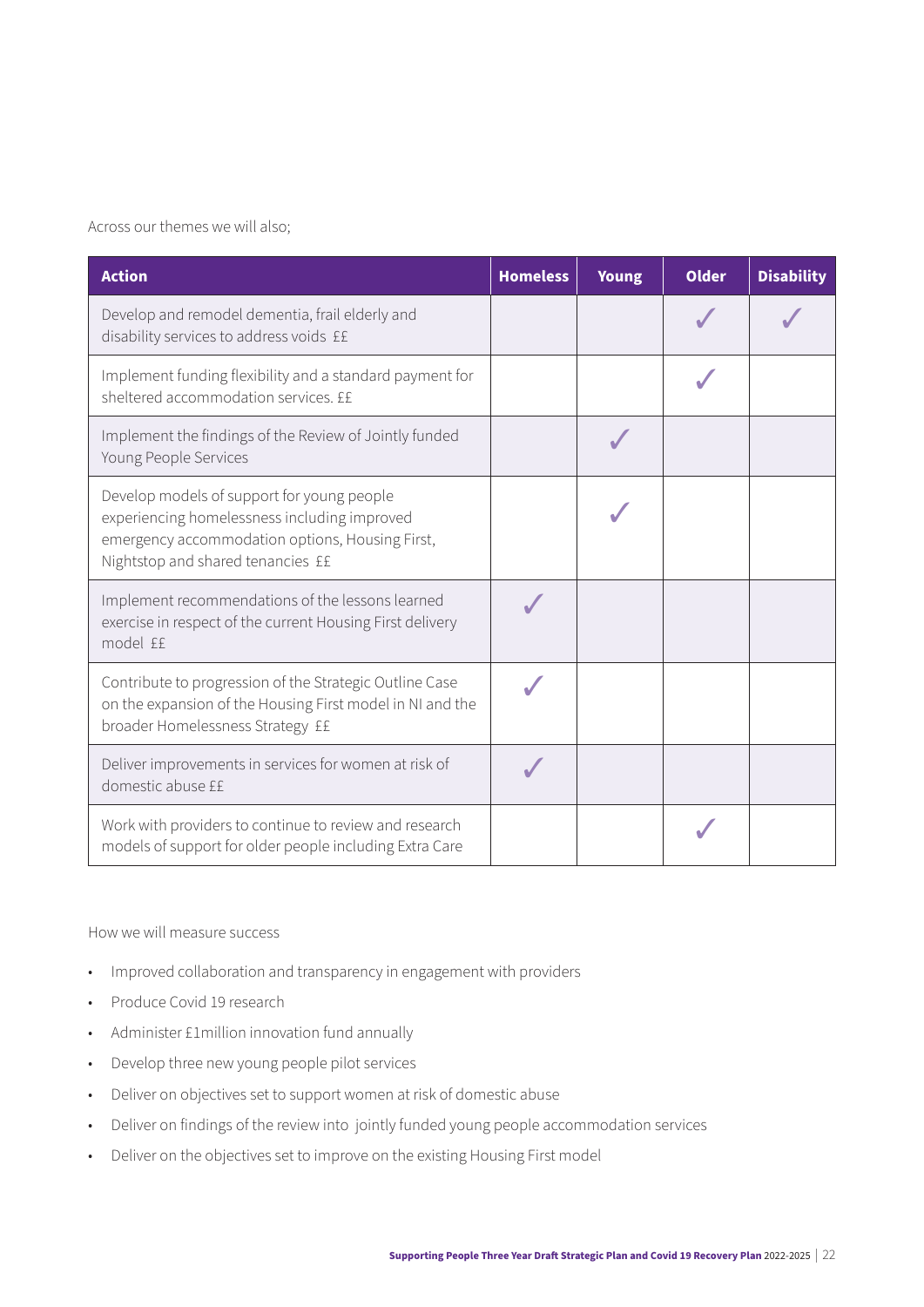# <span id="page-22-0"></span>**Objective 4**

**Strengthen relationships across health, criminal justice and housing to achieve greater collaboration and sharing of risk with the aim of generating greater value from public funds to enhance available resources for housing support. This will ultimately achieve better outcomes for services users.** 

During the pandemic, collaboration with Health colleagues has shown that we need to build housing support together with health and social care. We need to make sure that we are working collaboratively, not in silos, with statutory partners and providers. Success for this objective requires a commitment from all stakeholders which recognises the interdependence of responsibility across the range of stakeholders.

To achieve greater collaboration we will\*;

- **• In year one, establish a regular and formal structure to drive collaboration, risk sharing and enhance resource availability**
- **• In year one, work with DfC to review and rationalise Supporting People Governance and decision making arrangements**
- **• In year one, make bids for additional funding including through monitoring rounds**
- **• In year one continue to work with Health and Justice colleagues to develop a partnership approach.**
- **• Throughout the strategy, we will use existing collaboration in place through Community Planning Partnerships to develop pilots between health, housing, social care and justice organisations to share resources and greater target support, such as the Strategic Leadership Group in Belfast, which is developing a programme to target intensive support towards those experiencing homelessness, and with complex needs, including drug and alcohol dependency.**
- **• Throughout the life of the strategy we will use the SNA and findings in Social Return on Investment to inform bids for additional funding**
- **• Throughout the life of the strategy , work with DfC to enable greater collaboration across Government departments and achieve greater strategic alignment and greater value for the public purse**
- **• Throughout the life of the strategy use tools such as SNA and SROI to seek more investment as there is evidence that prevention produces significant future savings to the public purse. Investment which may cost more initially will have significant long-term gains.**

*<sup>\* ££ =</sup> Achievement of actions requires additional funding and is subject to DfC budget confirmation*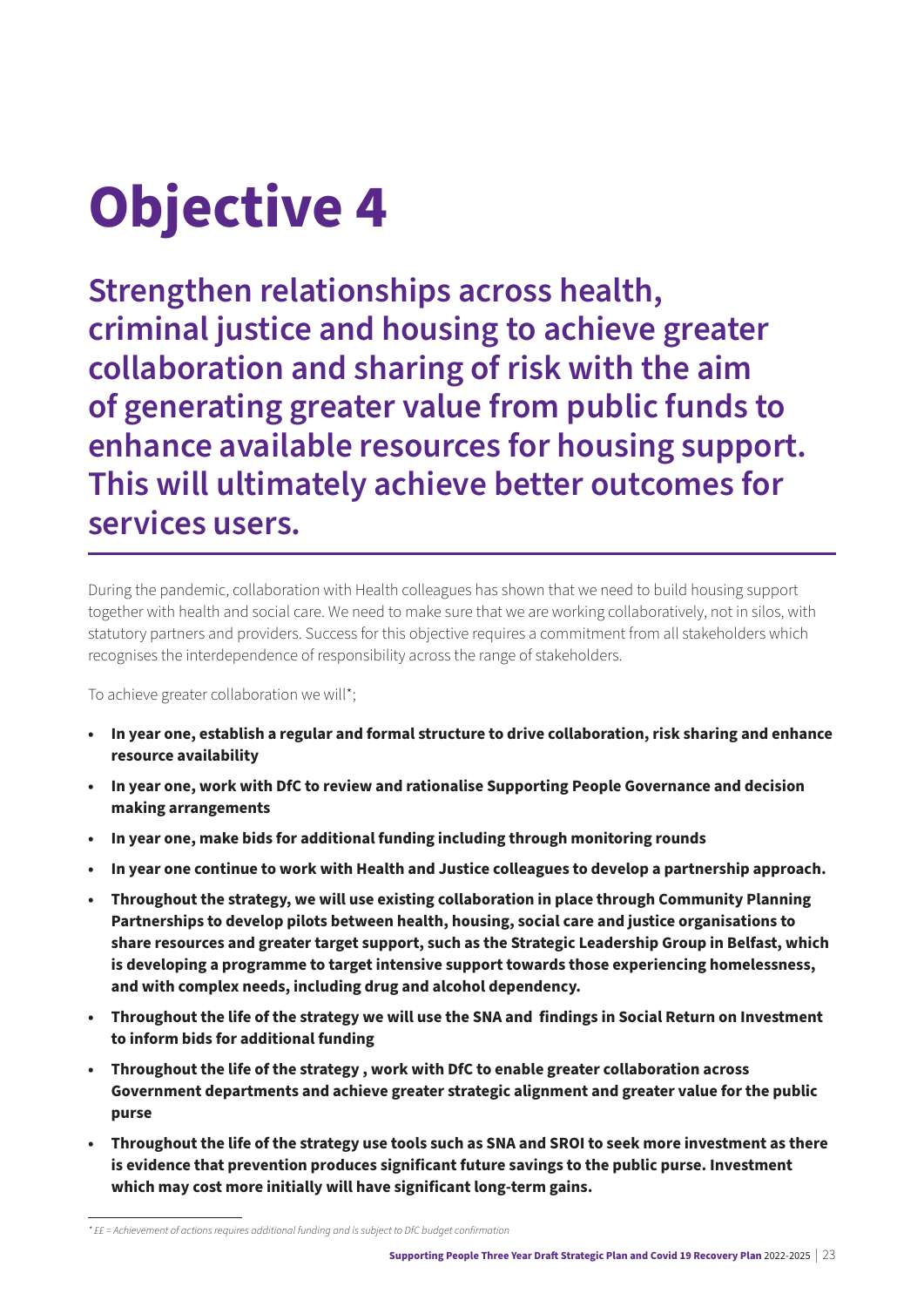How we will measure success

- Greater sharing of funding streams
- Establish 3 pilot services co-funded with health
- Secure additional investment to deliver strategic actions

| <b>Action</b>                                                                                                        | <b>Homeless</b> | <b>Young</b> | Older | <b>Disability</b> |
|----------------------------------------------------------------------------------------------------------------------|-----------------|--------------|-------|-------------------|
| Re-define the Strategic Advisory Board to enhance<br>strategic partnership working and outcomes for service<br>users |                 |              |       |                   |
| Identify potential for new co-funded services                                                                        |                 |              |       |                   |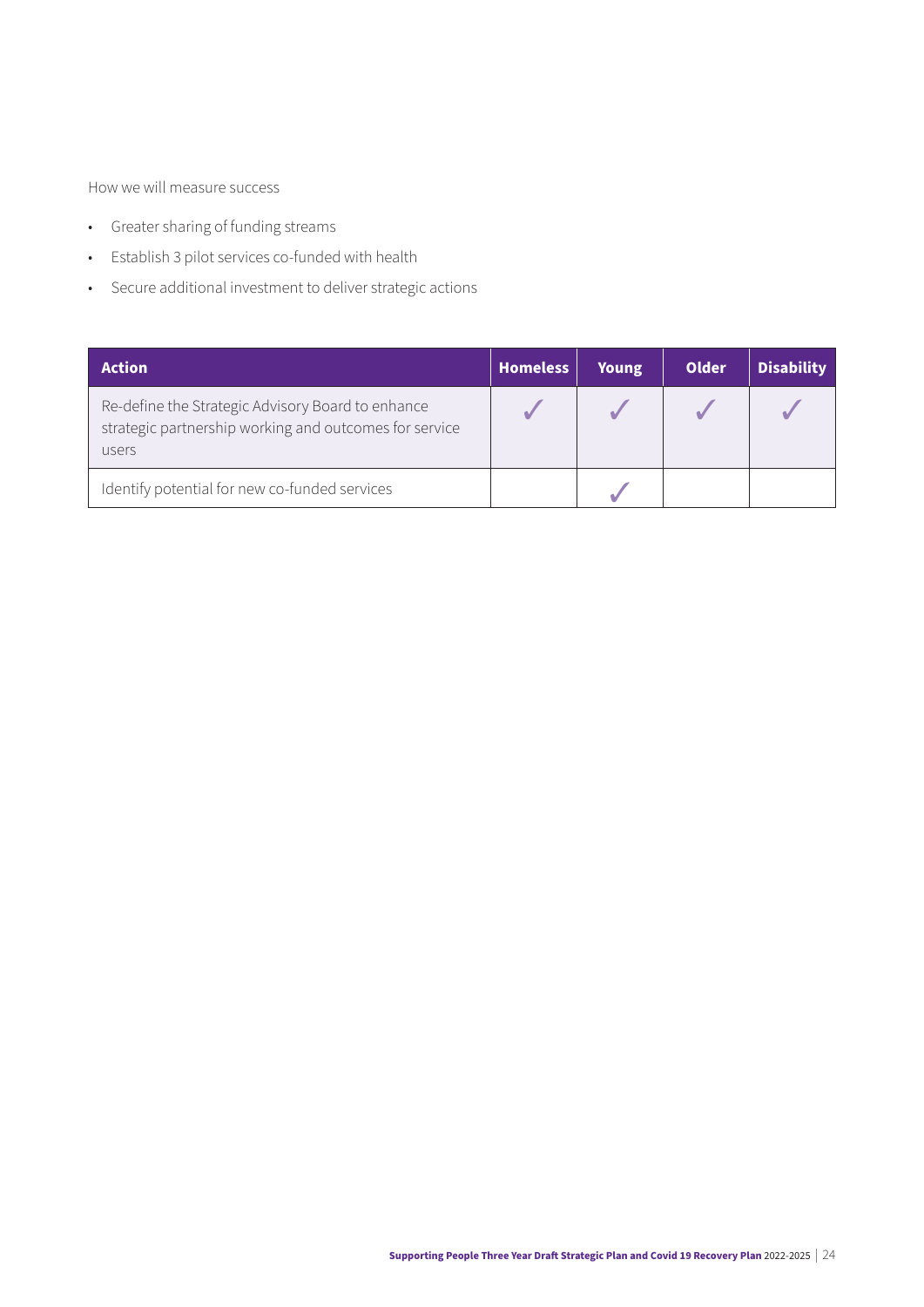## <span id="page-24-0"></span>**How we will deliver this strategy**

Clear governance is crucial for the efficient and effective delivery of the SP funding programme. The current oversight framework is characterised by a complex structure which will be reviewed in the life of this strategy.

It is anticipated the outcome of the review will result in a more efficient and direct process minimising duplication yet allowing for accountability to be demonstrated and challenged. The outcome must be a structure capable of facilitating a long term view of the SP Programme.

Governance of the SP Programme ultimately sits with the Housing Executive Board as advised by the Strategic Advisory Board which provides an opportunity for enhanced collaboration between Housing Executive, Central Government and provider representatives.

The Strategic Advisory Board will ensure funding priorities are reflected consistently and in a standardised manner and that Supporting People processes and practices are fair and equitable.

# **Screening**

The strategy has been screened for both equality and rural impacts. As action and delivery plans are developed and if additional funding is made available, we will continue to test these for equality and rural impacts in line with our Section 75 obligations.

Equality and Rural will also become standing agenda items on the monthly SP Budget and Risk meeting to ensure a continued analysis of issues during the implementation of the strategy.

# **Collaboration and Engagement**

The ongoing Strategy development process seeks to engage and consider the views of those who are impacted by the programme. You or a family member may live in an SP funded scheme, you may work for one of the providers we fund, you may be a strategic partner or you may represent a group or charity that has an interest in one of our thematic areas. Regardless of your connection with the programme we want to hear from you on what you think of our

strategy. We have created a citizen space survey that you can complete online.

We will promote the survey through social media - Facebook (@housingexecutive) and Twitter (@ nihecommunity) so please like, share and retweet.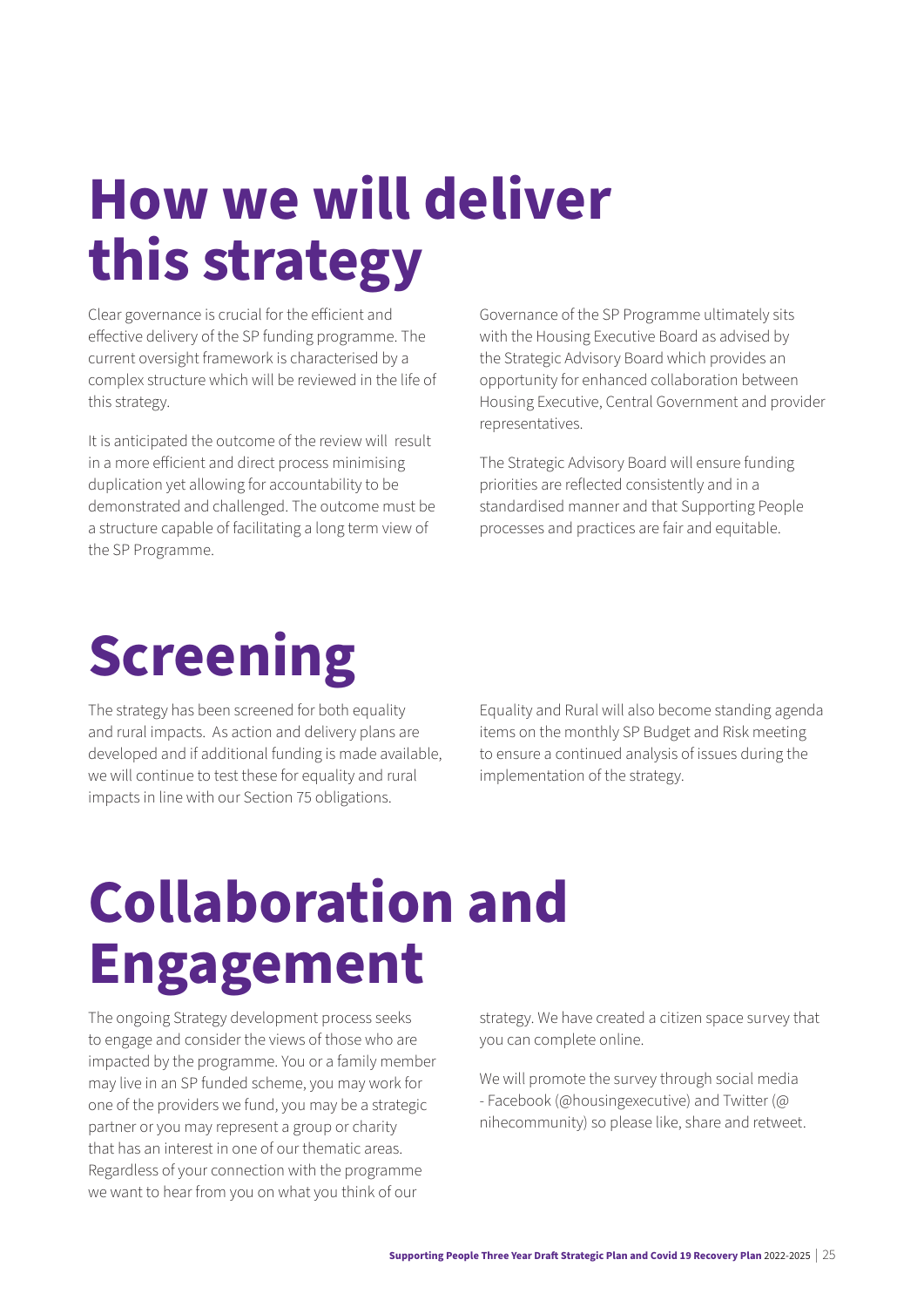## <span id="page-25-0"></span>**Bibliography/ Sources of Information**

Betts, J. and Thompson, J. (2017) Mental Health in Northern Ireland: Overview, Strategies, Policies, Care Pathways, CAMHS and Barriers to Accessing Services, Northern Ireland: Northern Ireland Assembly.

Boyle, F. (2019) Housing and Older People: Housing Issues, Aspirations & Needs, A Report for the Northern Ireland Housing Executive. Available at: [https://](https://www.nihe.gov.uk/Documents/Research/Health-and-welfare/housing-and-older-people-issues-aspirations-needs) [www.nihe.gov.uk/Documents/Research/Health-and](https://www.nihe.gov.uk/Documents/Research/Health-and-welfare/housing-and-older-people-issues-aspirations-needs)[welfare/housing-and-older-people-issues-aspirations](https://www.nihe.gov.uk/Documents/Research/Health-and-welfare/housing-and-older-people-issues-aspirations-needs)[needs](https://www.nihe.gov.uk/Documents/Research/Health-and-welfare/housing-and-older-people-issues-aspirations-needs)

British Broadcasting Corporation (2020) Domestic violence laws will go through Stormont, not Westminster, Available at: [https://www.bbc.co.uk/](https://www.bbc.co.uk/news/uk-northern-ireland-51272815) [news/uk-northern-ireland-51272815](https://www.bbc.co.uk/news/uk-northern-ireland-51272815) (Accessed: 10th March 2020).

Centre for Economic Empowerment (2015) The Financial Benefits of the Supporting People Programme in Northern Ireland, Northern Ireland: nicva.

Council for the Homeless Northern Ireland (2019) Complex Needs Scoping Exercise, Belfast: Council for the Homeless Northern Ireland.

Department for Communities (2013) A Strategy to improve the lives of people with disabilities 2012 – 2015, Available at: [https://www.communities-ni.](https://www.communities-ni.gov.uk/publications/strategy-improve-lives-people-disabilities-2012-2015 ) [gov.uk/publications/strategy-improve-lives-people](https://www.communities-ni.gov.uk/publications/strategy-improve-lives-people-disabilities-2012-2015 )[disabilities-2012-2015 \(](https://www.communities-ni.gov.uk/publications/strategy-improve-lives-people-disabilities-2012-2015 )Accessed: 5th February 2020).

Department for Communities (2020) Building Inclusive Communities Strategy 2020-2025, Available at: [https://www.communities-ni.gov.uk/publications/](https://www.communities-ni.gov.uk/publications/department-communities-building-inclusive-communities-strategy-2020-2025) [department-communities-building-inclusive](https://www.communities-ni.gov.uk/publications/department-communities-building-inclusive-communities-strategy-2020-2025)[communities-strategy-2020-2025](https://www.communities-ni.gov.uk/publications/department-communities-building-inclusive-communities-strategy-2020-2025) (Accessed: 15/06/21).

Department for Social Development (2012) Northern Ireland Supporting People Guidance, Northern Ireland: Department for Social Development.

Department for Social Development (2015) Supporting People Review Final Report, Northern Ireland: Department for Social Development.

Department of Health (26 September 2019) Tables from health survey Northern Ireland, Available at: [https://www.health-ni.gov.uk/publications/tables](https://www.health-ni.gov.uk/publications/tables-health-survey-northern-ireland)[health-survey-northern-ireland](https://www.health-ni.gov.uk/publications/tables-health-survey-northern-ireland) (Accessed: 10/10/19).

Department of Health (No Date) Draft Mental Health Strategy 2021-2031, Available at: [https://www.health](https://www.health-ni.gov.uk/mentalhealthstrategy)[ni.gov.uk/mentalhealthstrategy](https://www.health-ni.gov.uk/mentalhealthstrategy) (Accessed: 15/06/21).

Department of Health (No Date) Health and Wellbeing 2026, Available at: [https://www.health-ni.gov.uk/](https://www.health-ni.gov.uk/publications/health-and-wellbeing-2026-delivering-together) [publications/health-and-wellbeing-2026-delivering](https://www.health-ni.gov.uk/publications/health-and-wellbeing-2026-delivering-together)[together](https://www.health-ni.gov.uk/publications/health-and-wellbeing-2026-delivering-together) (Accessed: 15/06/21).

Department of Health (no date) Power to People: proposals to reboot adult care and support in Northern Ireland, Available at: [https://www.health-ni.](https://www.health-ni.gov.uk/publications/experts-report-adult-care-and-support) [gov.uk/publications/experts-report-adult-care-and](https://www.health-ni.gov.uk/publications/experts-report-adult-care-and-support)[support](https://www.health-ni.gov.uk/publications/experts-report-adult-care-and-support) (Accessed: 15/06/21).

Department of Health (No Date) Systems not Structures: Changing Health and Social Care, Available at: https://www.health-ni.gov.uk/publications/ systems-not-structures-changing-health-and-socialcare-full-report (Accessed: 15/06/21).

Department of Health and Department of Education (2021) A Life Deserved: 'Caring' for Children & Young People in Northern Ireland, Available at: [https://www.](https://www.education-ni.gov.uk/publications/life-deserved-caring-children-young-people-northern-ireland-strategy) [education-ni.gov.uk/publications/life-deserved](https://www.education-ni.gov.uk/publications/life-deserved-caring-children-young-people-northern-ireland-strategy)[caring-children-young-people-northern-ireland](https://www.education-ni.gov.uk/publications/life-deserved-caring-children-young-people-northern-ireland-strategy)[strategy](https://www.education-ni.gov.uk/publications/life-deserved-caring-children-young-people-northern-ireland-strategy) (Accessed: 15/06/21).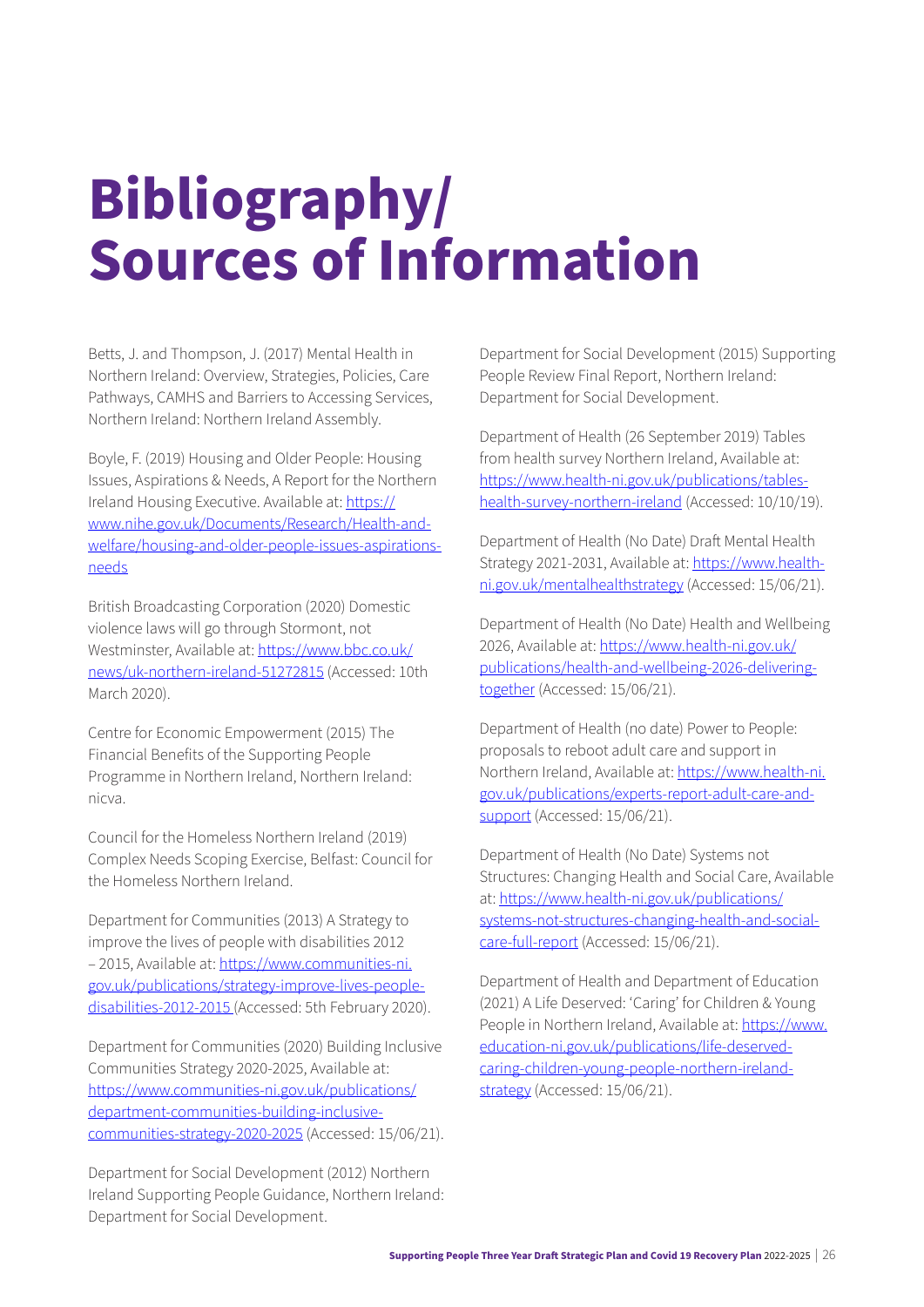Department of Health and Department of Justice (2021) Stopping Domestic and Sexual Violence and Abuse in Northern Ireland: A Seven Year Strategy, Available at: [https://www.health-ni.gov.uk/](https://www.health-ni.gov.uk/publications/stopping-domestic-and-sexual-violence-and-abuse-northern-ireland-strategy) [publications/stopping-domestic-and-sexual-violence](https://www.health-ni.gov.uk/publications/stopping-domestic-and-sexual-violence-and-abuse-northern-ireland-strategy)[and-abuse-northern-ireland-strategy](https://www.health-ni.gov.uk/publications/stopping-domestic-and-sexual-violence-and-abuse-northern-ireland-strategy) (Accessed: 15/06/21).

Department of Health, Social Services and Public Safety (2014) Delivering the Bamford Vision: Bamford Review of Mental Health and Learning Disability Action Plan 2009-2011 , Available at: [https://www.health-ni.](https://www.health-ni.gov.uk/publications/delivering-bamford-vision-action-plan-2012-15) [gov.uk/publications/delivering-bamford-vision-action](https://www.health-ni.gov.uk/publications/delivering-bamford-vision-action-plan-2012-15)[plan-2012-15](https://www.health-ni.gov.uk/publications/delivering-bamford-vision-action-plan-2012-15) (Accessed: 15/06/21).

Department of Health, Social Services and Public Safety (No Date) Physical and Sensory Disability Strategy and Action Plan 2012-2015 , Available at: [https://www.health-ni.gov.uk/publications/physical](https://www.health-ni.gov.uk/publications/physical-and-sensory-disability-strategy-and-action-plan)[and-sensory-disability-strategy-and-action-plan](https://www.health-ni.gov.uk/publications/physical-and-sensory-disability-strategy-and-action-plan) (Accessed: 15/06/21).

Department of Health, Social Services and Public Safety (No Date) The Autism Strategy (2013- 2016), Available at: [https://www.health-ni.gov.uk/](https://www.health-ni.gov.uk/publications/autism-strategy-2013-%E2%80%93-2020-action-plan-2013-%E2%80%93-2016-progress-report-september-2015) [publications/autism-strategy-2013-%E2%80%93-](https://www.health-ni.gov.uk/publications/autism-strategy-2013-%E2%80%93-2020-action-plan-2013-%E2%80%93-2016-progress-report-september-2015) [2020-action-plan-2013-%E2%80%93-2016-progress](https://www.health-ni.gov.uk/publications/autism-strategy-2013-%E2%80%93-2020-action-plan-2013-%E2%80%93-2016-progress-report-september-2015)[report-september-2015](https://www.health-ni.gov.uk/publications/autism-strategy-2013-%E2%80%93-2020-action-plan-2013-%E2%80%93-2016-progress-report-september-2015) (Accessed: 15/06/21).

Department of Justice (2021) Empowering Change in Women's Lives: Draft Strategy for supporting and challenging women and girls in contact with justice system, Available at: [https://www.justice-ni.gov.](https://www.justice-ni.gov.uk/consultations/proposed-strategy-support-and-challenge-women-and-girls-contact-justice-system) [uk/consultations/proposed-strategy-support-and](https://www.justice-ni.gov.uk/consultations/proposed-strategy-support-and-challenge-women-and-girls-contact-justice-system)[challenge-women-and-girls-contact-justice-system](https://www.justice-ni.gov.uk/consultations/proposed-strategy-support-and-challenge-women-and-girls-contact-justice-system) (Accessed: 15/06/21).

Department of Health Social Services and Public Safety (No Date) Improving Dementia Services in Northern Ireland: A Regional Strategy, Available at: [https://www.health-ni.gov.uk/publications/improving](https://www.health-ni.gov.uk/publications/improving-dementia-services-northern-ireland-regional-strategy)[dementia-services-northern-ireland-regional-strategy](https://www.health-ni.gov.uk/publications/improving-dementia-services-northern-ireland-regional-strategy) (Accessed: 15/06/21).

Foster, C., Scarlett, M. and Stewart, B. (2018) Statistics from the Northern Ireland Substance Misuse Database: 1 April 2016 – 31 March 2017, Northern Ireland: Department of Health.

Health and Social Care Board (2019) Children's Social Services Statistical Report March 2019, Health and Social Care Board.

Northern Ireland Executive (2021) Children and Young People's Strategy 2020-2030, Available at: [https://](https://www.education-ni.gov.uk/publications/children-and-young-peoples-strategy-2020-2030) [www.education-ni.gov.uk/publications/children](https://www.education-ni.gov.uk/publications/children-and-young-peoples-strategy-2020-2030)[and-young-peoples-strategy-2020-2030](https://www.education-ni.gov.uk/publications/children-and-young-peoples-strategy-2020-2030) (Accessed: 15/06/21).

Northern Ireland Executive (2021) Programme for Government (PfG) 2021, Available at: [https://www.](https://www.northernireland.gov.uk/programme-government-pfg-2021#toc-3) [northernireland.gov.uk/programme-government-pfg-](https://www.northernireland.gov.uk/programme-government-pfg-2021#toc-3)[2021#toc-3](https://www.northernireland.gov.uk/programme-government-pfg-2021#toc-3) (Accessed: 15/06/21).

Northern Ireland Executive (No Date) Delivering Social Change: The Executive's Child Poverty Strategy 2016- 2022, Available at: [https://www.communities-ni.gov.](https://www.communities-ni.gov.uk/publications/child-poverty-strategy) [uk/publications/child-poverty-strategy](https://www.communities-ni.gov.uk/publications/child-poverty-strategy) (Accessed: 15/06/21).

Northern Ireland Executive and Department for Communities (2020) Active Ageing Strategy 2016- 2022, Available at: [https://www.communities-ni.gov.](https://www.communities-ni.gov.uk/sites/default/files/publications/communities/dfc-active-ageing-strategy-2016-22.pdf) [uk/sites/default/files/publications/communities/](https://www.communities-ni.gov.uk/sites/default/files/publications/communities/dfc-active-ageing-strategy-2016-22.pdf) [dfc-active-ageing-strategy-2016-22.pdf](https://www.communities-ni.gov.uk/sites/default/files/publications/communities/dfc-active-ageing-strategy-2016-22.pdf) (Accessed: 15/06/21).

Northern Ireland Housing Executive (2016) Financial Inclusion Strategy 2016-19, Northern Ireland: Northern Ireland Housing Executive.

Northern Ireland Housing Executive (2017) Homelessness Strategy for Northern Ireland, Available at: [https://www.nihe.gov.uk/Documents/](https://www.nihe.gov.uk/Documents/Homelessness/homelessness-strategy-northern-ireland-2017-2022.aspx?ext=) [Homelessness/homelessness-strategy-northern](https://www.nihe.gov.uk/Documents/Homelessness/homelessness-strategy-northern-ireland-2017-2022.aspx?ext=)[ireland-2017-2022.aspx?ext=](https://www.nihe.gov.uk/Documents/Homelessness/homelessness-strategy-northern-ireland-2017-2022.aspx?ext=) (Accessed: 01/02/20).

Northern Ireland Housing Executive (2020) Chronic Homelessness Action Plan, Available at: [https://www.](https://www.nihe.gov.uk/Documents/Chronic-homelessness/Chronic-Homelessness-Action-Plan.aspx) [nihe.gov.uk/Documents/Chronic-homelessness/](https://www.nihe.gov.uk/Documents/Chronic-homelessness/Chronic-Homelessness-Action-Plan.aspx) [Chronic-Homelessness-Action-Plan.aspx](https://www.nihe.gov.uk/Documents/Chronic-homelessness/Chronic-Homelessness-Action-Plan.aspx) (Accessed: 15/06/21).

Northern Ireland Housing Executive, (2020) Strategic Review of Temporary Accommodation, Available at [https://www.nihe.gov.uk/Documents/Research/](https://www.nihe.gov.uk/Documents/Research/Homelessness/Strategic-Review-of-Temporary-Accommodation-2020) [Homelessness/Strategic-Review-of-Temporary-](https://www.nihe.gov.uk/Documents/Research/Homelessness/Strategic-Review-of-Temporary-Accommodation-2020)[Accommodation-2020](https://www.nihe.gov.uk/Documents/Research/Homelessness/Strategic-Review-of-Temporary-Accommodation-2020) (Accessed 13/7/21)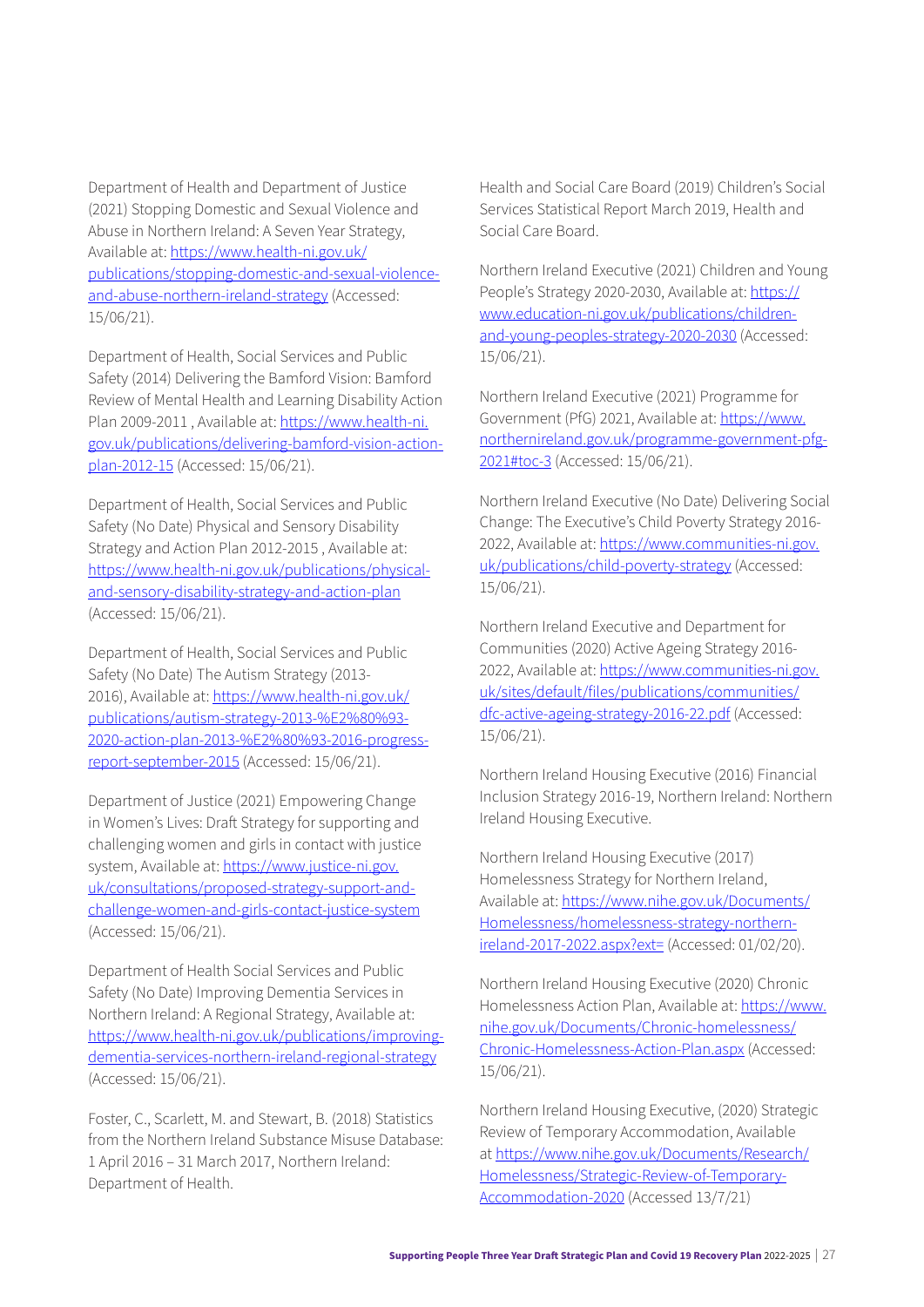Northern Ireland Housing Executive (2020) Customer Support and Tenancy Sustainment Strategy 2019-22, Available at: [https://www.nihe.gov.uk/Documents/](https://www.nihe.gov.uk/Documents/Customer-Support-and-Tenancy-Sustainment-Strategy/Customer-Support-Tenancy-Sustainment-Strategy) [Customer-Support-and-Tenancy-Sustainment-](https://www.nihe.gov.uk/Documents/Customer-Support-and-Tenancy-Sustainment-Strategy/Customer-Support-Tenancy-Sustainment-Strategy)[Strategy/Customer-Support-Tenancy-Sustainment-](https://www.nihe.gov.uk/Documents/Customer-Support-and-Tenancy-Sustainment-Strategy/Customer-Support-Tenancy-Sustainment-Strategy)[Strategy](https://www.nihe.gov.uk/Documents/Customer-Support-and-Tenancy-Sustainment-Strategy/Customer-Support-Tenancy-Sustainment-Strategy) (Accessed: 15/06/21).

Northern Ireland Housing Executive (2020) The Way Home: Homelessness response to Covid-19, Available at: https://www.nihe.gov.uk/Documents/ Homelessness/homelessness-reset-plan-the-wayhome (Accessed: 15/06/21).

Northern Ireland Housing Executive (No Date) Homelessness Strategy for Northern Ireland 2017- 22 Ending Homelessness Together, Available at: https://www.nihe.gov.uk/Documents/Homelessness/ homelessness-strategy-northern-ireland-2017-2022. aspx?ext= (Accessed: 15/06/21).

Northern Ireland Housing Executive (No Date) Older People's Housing Strategy, Available at: https://www. nihe.gov.uk/About-Us/Corporate-Strategies/Older-People (Accessed: 15/06/21).

Northern Ireland Housing Executive (No Date) The Housing Executive's Community Cohesion Strategy 2015-2020, Available at: [https://www.nihe.gov.uk/](https://www.nihe.gov.uk/Community/Community-Cohesion/Community-cohesion-strategy#:~:text=Community%20Cohesion%20Strategy%202015%2D2020,of%20existing%20housing%20and%20land) [Community/Community-Cohesion/Community](https://www.nihe.gov.uk/Community/Community-Cohesion/Community-cohesion-strategy#:~:text=Community%20Cohesion%20Strategy%202015%2D2020,of%20existing%20housing%20and%20land)[cohesion-strategy#:~:text=Community%20](https://www.nihe.gov.uk/Community/Community-Cohesion/Community-cohesion-strategy#:~:text=Community%20Cohesion%20Strategy%202015%2D2020,of%20existing%20housing%20and%20land) [Cohesion%20Strategy%202015%2D2020,of%20](https://www.nihe.gov.uk/Community/Community-Cohesion/Community-cohesion-strategy#:~:text=Community%20Cohesion%20Strategy%202015%2D2020,of%20existing%20housing%20and%20land) [existing%20housing%20and%20land](https://www.nihe.gov.uk/Community/Community-Cohesion/Community-cohesion-strategy#:~:text=Community%20Cohesion%20Strategy%202015%2D2020,of%20existing%20housing%20and%20land) (Accessed: 15/06/21).

Northern Ireland Housing Executive (No Date) Working together for safer communities: Community Safety Strategy 2020-2023, Available at: [https://www.](https://www.nihe.gov.uk/Community/Community-Safety/Our-Community-Safety-Strategy) [nihe.gov.uk/Community/Community-Safety/Our-](https://www.nihe.gov.uk/Community/Community-Safety/Our-Community-Safety-Strategy)[Community-Safety-Strategy](https://www.nihe.gov.uk/Community/Community-Safety/Our-Community-Safety-Strategy) (Accessed: 15/06/21).

Northern Ireland Housing Executive, (2019). Supporting People Plan 2019-20 and Strategic Intent 2020-22.

Northern Ireland Statistics and Research Agency (2019) Northern Ireland Housing Statistics 2018-19, Available at: [https://www.communities-ni.gov.uk/publications/](https://www.communities-ni.gov.uk/publications/northern-ireland-housing-statistics-2018-19) [northern-ireland-housing-statistics-2018-19](https://www.communities-ni.gov.uk/publications/northern-ireland-housing-statistics-2018-19) (Accessed: 10th March 2020).

Northern Ireland Statistics and Research Agency (26 April 2018) 2016-based Population Projections for Areas within Northern Ireland, Available at: [https://www.nisra.gov.uk/publications/2016-based](https://www.nisra.gov.uk/publications/2016-based-population-projections-areas-within-northern-ireland)[population-projections-areas-within-northern-ireland](https://www.nisra.gov.uk/publications/2016-based-population-projections-areas-within-northern-ireland) (Accessed: 01/10/2019).

O'Neill, S., Heenan, D. and Betts, J. (2019) Review of Mental Health Policies in Northern Ireland: Making Parity a Reality, Northern Ireland: University of Ulster.

Ormston, R., Eunson, J. and McAteer, G. (2017) Improving outcomes for people with learning disabilities: Opportunities and challenges for housing, Scotland: Scottish Commission for Learning Disability.

Police Service of Northern Ireland (2019) Trends in Domestic Abuse Incidents and Crimes Recorded by the Police in Northern Ireland 2004/05 to 2018/19, Northern Ireland: Northern Ireland Statistics and Research Agency.

Probation Board for Northern Ireland (No Date) Making local communities safer by challenging and changing offender's behaviour, Available at: [https://](https://www.pbni.org.uk/wp-content/uploads/2015/02/PBNI-Accommodation-Strategy-200912-261012.pdf ) [www.pbni.org.uk/wp-content/uploads/2015/02/](https://www.pbni.org.uk/wp-content/uploads/2015/02/PBNI-Accommodation-Strategy-200912-261012.pdf ) [PBNI-Accommodation-Strategy-200912-261012.pdf](https://www.pbni.org.uk/wp-content/uploads/2015/02/PBNI-Accommodation-Strategy-200912-261012.pdf )  (Accessed: 15/06/21).

The Northern Ireland Office (2020) The New Decade, New Approach Deal, Available at: [https://assets.](https://assets.publishing.service.gov.uk/government/uploads/system/uploads/attachment_data/file/856998/2020-01-08_a_new_decade__a_new_approach.pdf ) [publishing.service.gov.uk/government/uploads/](https://assets.publishing.service.gov.uk/government/uploads/system/uploads/attachment_data/file/856998/2020-01-08_a_new_decade__a_new_approach.pdf ) [system/uploads/attachment\\_data/file/856998/2020-](https://assets.publishing.service.gov.uk/government/uploads/system/uploads/attachment_data/file/856998/2020-01-08_a_new_decade__a_new_approach.pdf ) 01-08 a new decade a new approach.pdf (Accessed: 15/06/21).